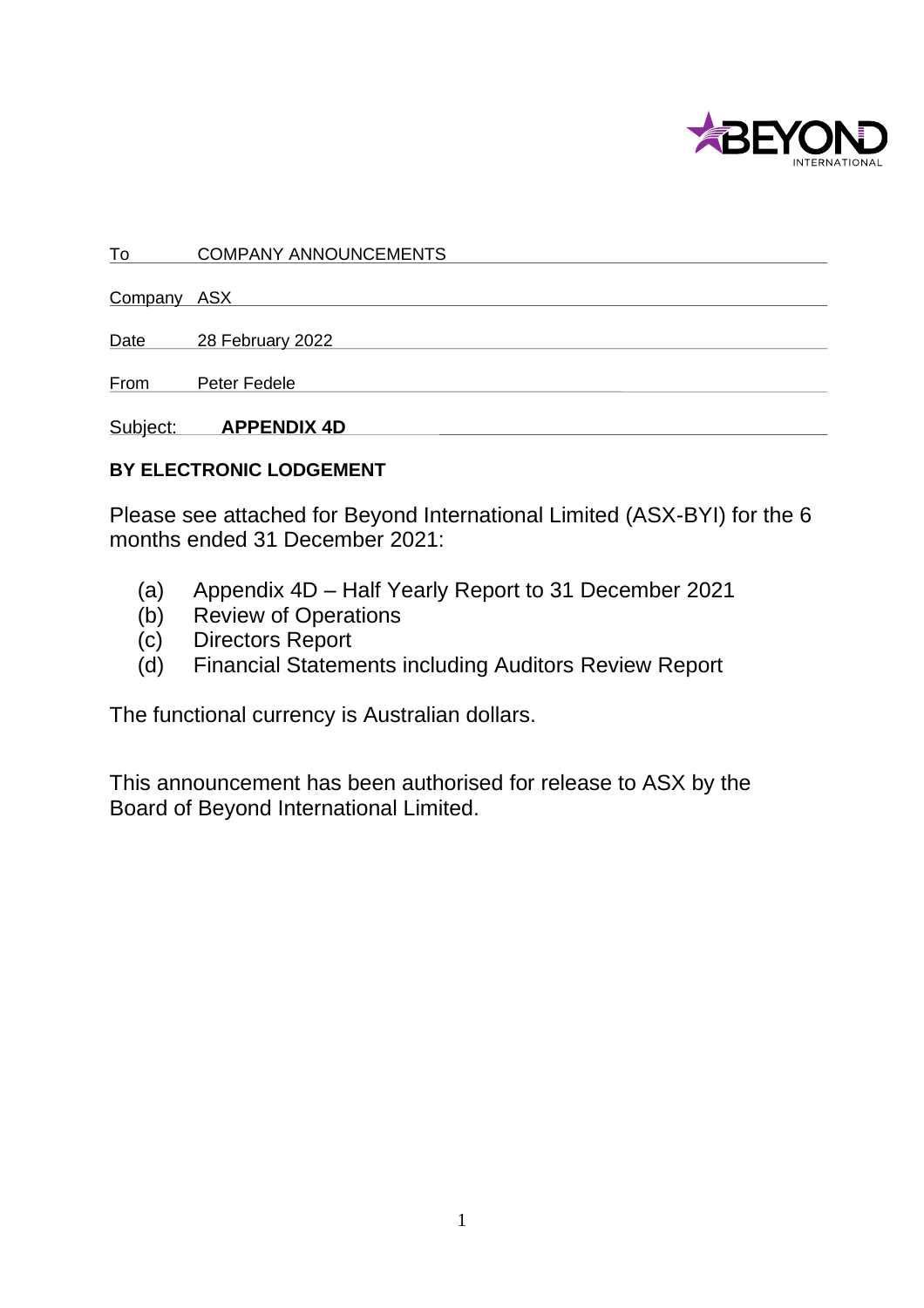#### *Rules 4.1, 4.3* **Appendix 4D**

# **Half Yearly Report**

Introduced 1/1/2003.

| <b>Name of Entity</b>                                        | <b>Beyond International Limited</b> |
|--------------------------------------------------------------|-------------------------------------|
| <b>ACN</b>                                                   | 003 174 409                         |
| <b>Half Year Interim Financial Report</b>   31 DECEMBER 2021 |                                     |
| <b>Previous Corresponding Reporting</b><br><b>Period</b>     | 31 DECEMBER 2020                    |

*Results for Announcement to the Market*

|                                                                                |                            |     | \$000's                   | Percentage     |
|--------------------------------------------------------------------------------|----------------------------|-----|---------------------------|----------------|
|                                                                                |                            |     |                           | increase       |
|                                                                                |                            |     |                           | $/$ (decrease) |
|                                                                                |                            |     |                           | over previous  |
|                                                                                |                            |     |                           | corresponding  |
|                                                                                |                            |     |                           | period         |
| <b>Revenues from ordinary activities</b>                                       |                            |     | 34,163                    | Down 34.8%     |
| Profit from ordinary activities after tax                                      |                            |     |                           |                |
| attributable to members                                                        |                            |     | 414                       | Down 62.6%     |
| Net Profit for the period attributable to members                              |                            |     | 414                       | Down 62.6%     |
| Dividends (distributions)                                                      | <b>Amount per security</b> |     | <b>Franked amount per</b> |                |
|                                                                                |                            |     |                           | security       |
| <b>Final Dividend</b>                                                          | <b>Nil</b>                 |     |                           | N/A            |
| <b>Interim Dividend</b><br>Nil                                                 |                            |     |                           | N/A            |
| <b>Previous corresponding period</b><br>Nil                                    |                            | N/A |                           |                |
| Record date for determining entitlements to                                    |                            |     |                           |                |
| the dividends (if any)                                                         |                            |     | N/A                       |                |
| Brief explanation of any of the figures reported above necessary to enable the |                            |     |                           |                |
| figures to be understood:                                                      |                            |     |                           |                |
|                                                                                |                            |     |                           |                |
|                                                                                |                            |     |                           |                |
| Refer attached release cover sheet                                             |                            |     |                           |                |
|                                                                                |                            |     |                           |                |
|                                                                                |                            |     |                           |                |

**The half-yearly report is to be read in conjunction with the most recent annual financial report.**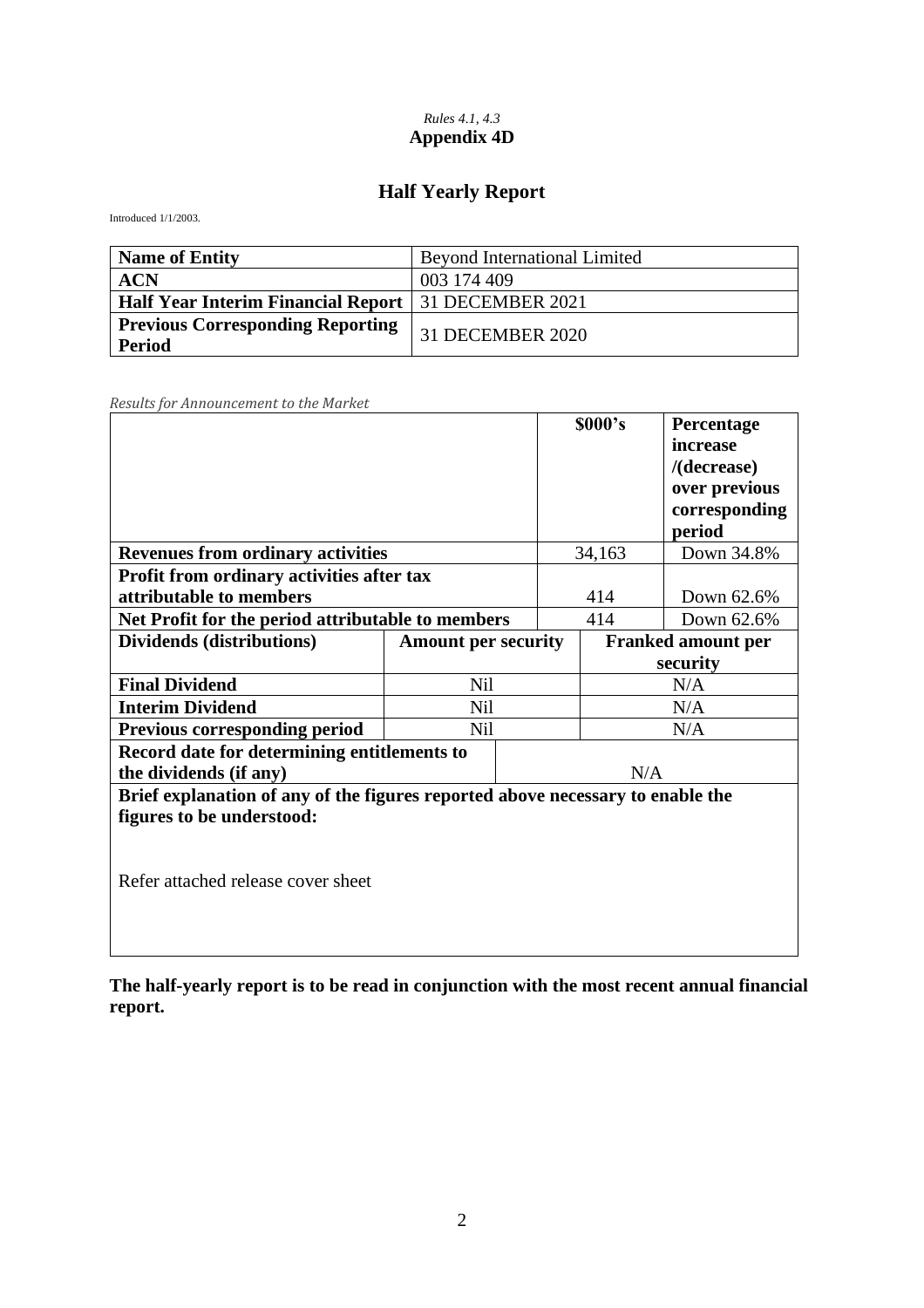## **Dividends**

| Date the dividend is payable             | N/A |
|------------------------------------------|-----|
| Record date to determine entitlement to  |     |
| the dividend                             | N/A |
| <b>Amount per security</b>               | N/A |
| <b>Total dividend</b>                    | N/A |
| Amount per security of foreign sourced   |     |
| dividend or distribution                 | N/A |
| Details of any dividend reinvestment     |     |
| plans in operation                       | N/A |
| The last date for receipt of an election |     |
| notice for participation in any dividend |     |
| reinvestment plans                       | N/A |

# **NTA Backing**

|                                                                  | <b>Current Period</b> | <b>Previous</b><br>corresponding<br>period |
|------------------------------------------------------------------|-----------------------|--------------------------------------------|
| Net tangible asset per security excluding<br>right to use assets | \$0.32                | \$0.31                                     |

# **Control Gained Over Entities Having Material Effect**

| Name of entity (or group of entities)        | N/A |
|----------------------------------------------|-----|
| Date control gained                          | N/A |
| Consolidated profit from ordinary activities | N/A |
| since the date in the current period on      |     |
| which control was acquired                   |     |
| Profit from ordinary activities of the       |     |
| controlled entity (or group of entities) for | N/A |
| the whole of the previous corresponding      |     |
| period                                       |     |

# **Loss of Control Gained Over Entities Having Material Effect**

| Name of entity (or group of entities)           | Beyond D         |
|-------------------------------------------------|------------------|
| Date control lost                               | 29 November 2021 |
| Consolidated profit / (loss) from ordinary      | (737)            |
| activities for the current period to the date   |                  |
| of loss of control                              |                  |
| Profit / (loss) from ordinary activities of the | (737)            |
| controlled entity (or group of entities)        |                  |
| while controlled for the whole of the           |                  |
| previous corresponding period                   |                  |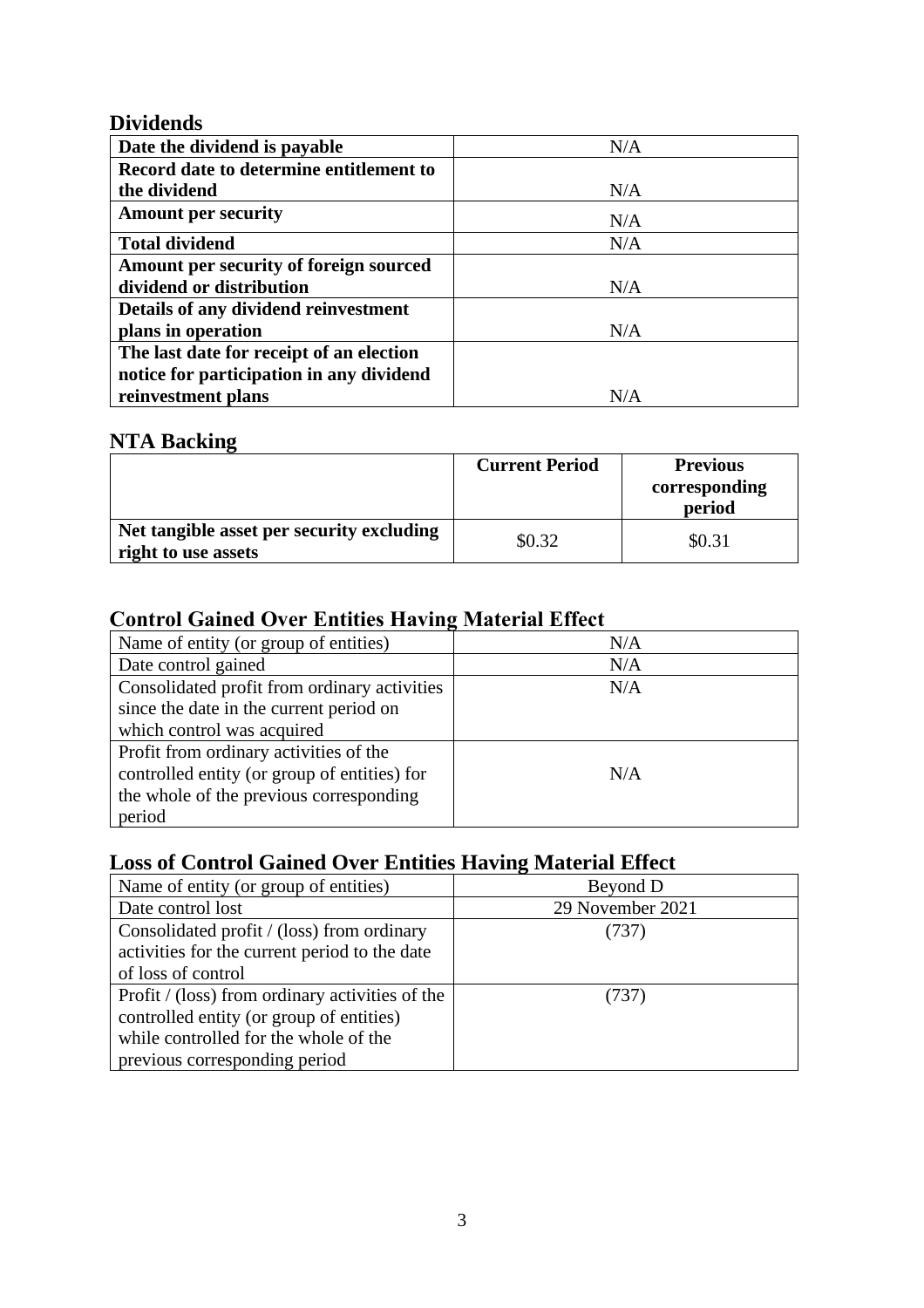| <b>Name of Entity</b>       | <b>Percentage Held</b> |                        | <b>Share of Net Profit/(Loss)</b> |                        |  |  |
|-----------------------------|------------------------|------------------------|-----------------------------------|------------------------|--|--|
|                             | <b>Current Period</b>  | <b>Previous Period</b> | <b>Current Period</b>             | <b>Previous Period</b> |  |  |
| Troppo Productions Pty Ltd  | 50%                    | 50%                    | \$-                               | \$-                    |  |  |
| Melodia Limited             | 33.33%                 | 33.33%                 | \$-                               | \$-                    |  |  |
| Melodia (Australia) Pty Ltd | 33.33%                 | 33.33%                 | \$-                               | \$-                    |  |  |
| GB Media, Inc.              | 10%                    | 10%                    | \$-                               | \$-                    |  |  |
|                             |                        |                        |                                   |                        |  |  |
|                             |                        |                        |                                   |                        |  |  |

# **Details of Associates and Joint Venture Entities**

# **Audit/Review Status**

| This report is based on accounts to which one of the following applies:                                                                                                                     |                                             |  |  |  |
|---------------------------------------------------------------------------------------------------------------------------------------------------------------------------------------------|---------------------------------------------|--|--|--|
| (Tick one)                                                                                                                                                                                  |                                             |  |  |  |
| The accounts have been audited                                                                                                                                                              | The accounts have been subject to<br>review |  |  |  |
| The accounts are in the process of                                                                                                                                                          | The accounts have not yet been              |  |  |  |
| being audited or subject to review                                                                                                                                                          | audited or reviewed                         |  |  |  |
| If the accounts have not yet been audited or subject to review and are likely to be<br>subject to dispute or qualification, a description of the likely dispute or<br>qualification:<br>N/A |                                             |  |  |  |
| If the accounts have been audited or subject to review and are subject to dispute or<br>qualification, a description of the dispute or qualification:                                       |                                             |  |  |  |
| N/A                                                                                                                                                                                         |                                             |  |  |  |

# **Attachments Forming Part of Appendix 4D**

| <b>Attachment</b> # | <b>Details</b>           |
|---------------------|--------------------------|
|                     | <b>ASX</b> Announcement  |
|                     | Interim Financial Report |
|                     |                          |

| <b>Signed By (Director/Company</b><br>Secretary) |                  |
|--------------------------------------------------|------------------|
| <b>Print Name</b>                                | Peter Fedele     |
| Date                                             | 28 February 2022 |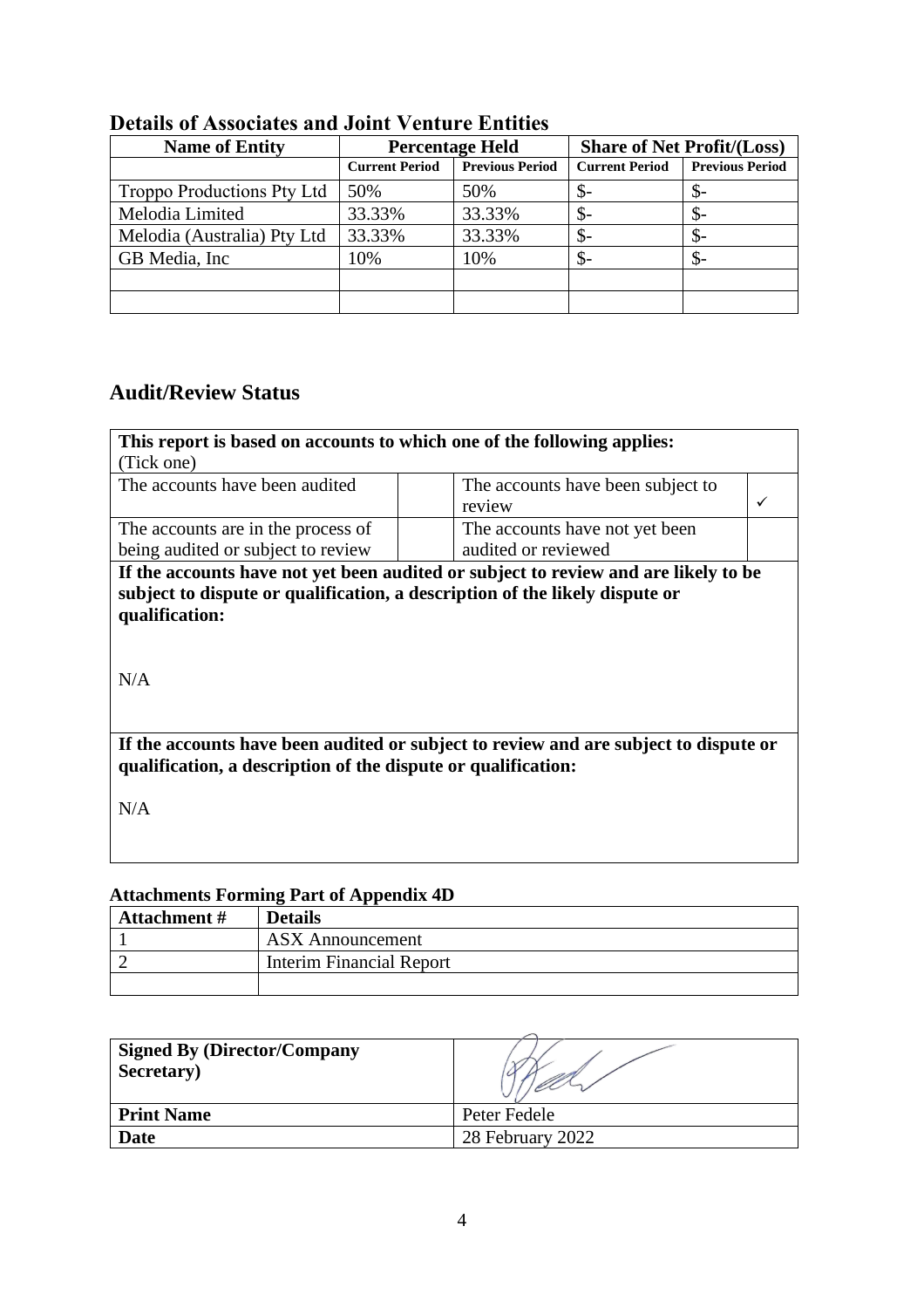

|                                                                                           | <b>SIX MONTHS TO</b><br><b>DECEMBER 2021</b><br>\$.000 | <b>SIX MONTHS TO</b><br><b>DECEMBER 2020</b><br>\$.000 | Variance - Fav/(Unfav)<br>\$.000 | ₩                  |
|-------------------------------------------------------------------------------------------|--------------------------------------------------------|--------------------------------------------------------|----------------------------------|--------------------|
|                                                                                           |                                                        |                                                        |                                  |                    |
| <b>Operating Revenue</b><br><b>Other Income</b>                                           | 34.163<br>780                                          | 52.428<br>1,330                                        | (18.266)<br>(550)                | (34.8%)<br>(41.4%) |
| <b>Total Revenue and Other Income</b>                                                     | 34,942                                                 | 53,758                                                 | (18, 816)                        | (35.0%)            |
| <b>Expenses - Cost of Sales</b><br><b>Expenses - Overheads</b>                            | (21,583)<br>(9.339)                                    | (39.294)<br>(10, 284)                                  | 17.711<br>945                    | 45.1%<br>9.2%      |
| <b>Total Expenses</b>                                                                     | (30, 922)                                              | (49, 578)                                              | 18,656                           | 37.6%              |
| <b>EBITDA</b>                                                                             | 4.021                                                  | 4,180                                                  | (160)                            | (3.8%)             |
| Depreciation, Amortisation, Impairment and Write-down of<br><b>Content Assets Expense</b> | (1,951)                                                | (2.276)                                                | 325                              | 14.3%              |
| <b>EBIT</b>                                                                               | 2,070                                                  | 1,905                                                  | 165                              | 8.6%               |
| <b>Interest Expense</b>                                                                   | (212)                                                  | (219)                                                  | 7                                | 3.2%               |
| <b>Profit Before Income Tax</b>                                                           | 1,858                                                  | 1,686                                                  | 172                              | 10.2%              |
| <b>Tax Expense</b>                                                                        | (684)                                                  | (281)                                                  | (402)                            | $(143.1\%)$        |
| <b>Profit After Income Tax</b>                                                            | 1.174                                                  | 1.405                                                  | (231)                            | $(16.4\%)$         |
| <b>Discontinued Operations Held For Sale</b>                                              | (737)                                                  | (367)                                                  | (371)                            | $(101.1\%)$        |
| Profit After Income Tax and before minority interests                                     | 437                                                    | 1,038                                                  | (601)                            | (57.9%)            |
| <b>Minority Interests</b>                                                                 | (23)                                                   | 68                                                     | (91)                             | <b>NMF</b>         |
| <b>Profit After Income Tax attributable to members</b>                                    | 414                                                    | 1,106                                                  | (692)                            | (62.6%)            |
| <b>Additional Information</b>                                                             |                                                        |                                                        |                                  |                    |
| EPS (cents per share) of Continuing Operations                                            | 1.88                                                   | 2.40                                                   | (0.52)                           | (21.7%)            |
| <b>Dividends per Share (cents)</b>                                                        |                                                        |                                                        |                                  |                    |
| NTA (cents per share)                                                                     | 32.4                                                   | 30.8                                                   | 1.6                              | 5.1%               |

NMF – Not a meaningful figure

#### **FINANCIAL PERFORMANCE FOR THE SIX MONTHS TO 31ST DECEMBER 2021 COMPARED TO THE PRIOR CORRESPONDING PERIOD**

- EBIT for the period of \$2,070,000, being an increase of 8.6% over the corresponding period last year.
- EBITDA of \$4,021,000, being 3.8% less than the corresponding period last year
- Net Profit After tax and minority interests of \$414,000 compared to a \$1,106,000 for the corresponding period last year
- Operating Revenue for the six months decreased by 34.8% to \$34,163,000 due to program productions being delayed to the second half due to Covid restrictions
- Operating expenses for the six months have decreased by 45.1 % to \$21,583,000
- Overheads decreased to \$9,339,000 (9.2%)
- The Digital Marketing business unit (Beyond D) was sold during the period contributing a loss net of income tax of \$737,000
- Net Cash holdings decreased by \$1,465,000 to \$2,283,000 from 30 June 2021 to 31 December 2021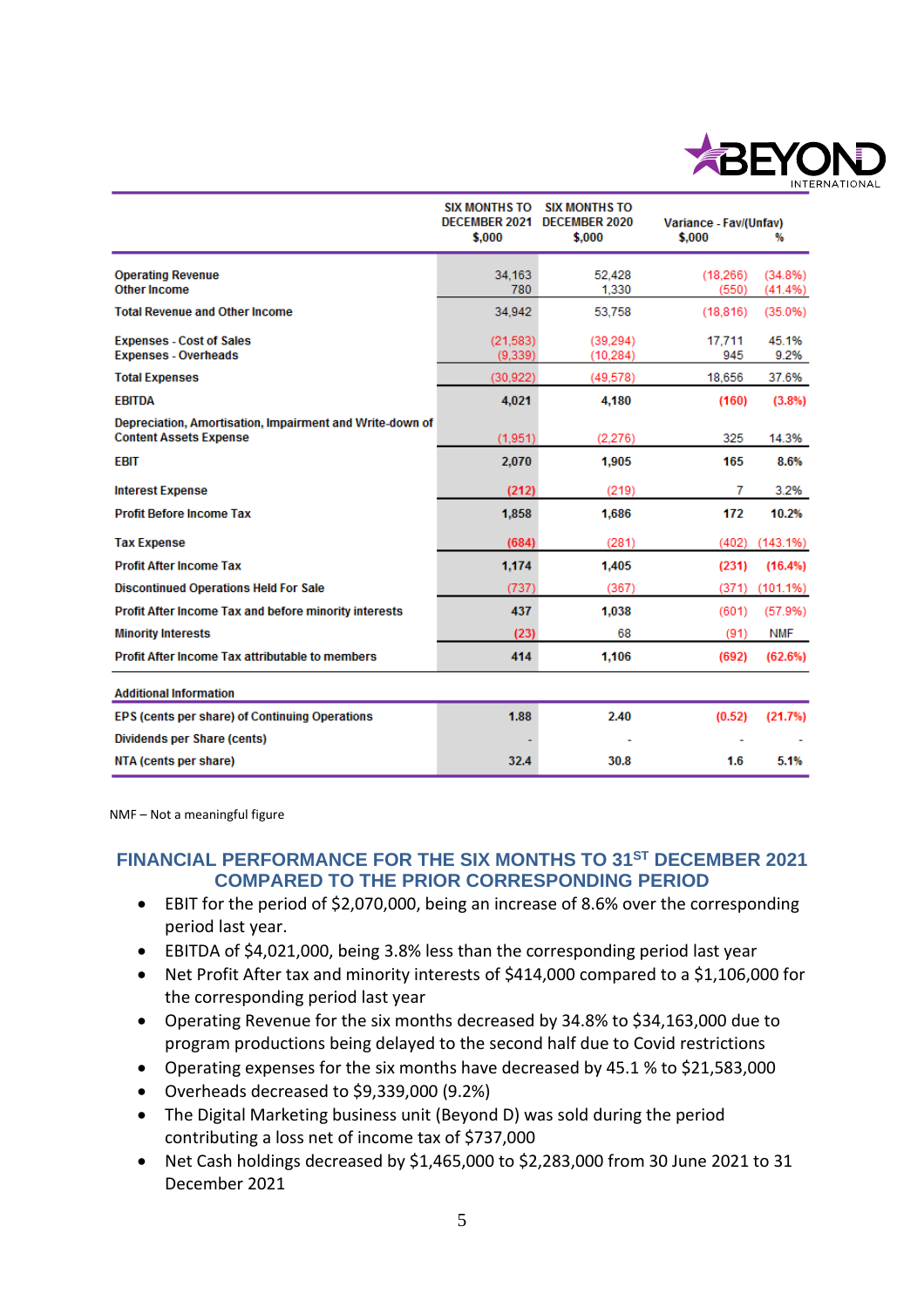• Net cash flows from operating activities for the six months was negative \$542,000. This compares to the prior corresponding period where cash from operations was positive \$12,869,000. The decrease in cash is due to Production license fees were received in advance of production commencing in December 2020 which resulted in the cash balance increasing in prior year. These funds were expended on production costs in 2021.

### **REVIEW OF OPERATIONS FOR THE 6 MONTH PERIOD TO 31 DECEMBER 2021**

During the six months the Group finalised the execution of the stated strategy to simplify the business by disposing of the digital marketing company (Beyond D) and focusing resources on media production and international rights management and exploitation.

The international distribution business (Beyond Rights) performed above expectations by contributing net profit before tax of \$4,057,000 in the current period compared to \$2,818,000 in the 2020 half.

The decrease in revenues and net profit before tax compared to the prior corresponding year was mainly due to delays in commencing production of programmes and the withdrawal of government support in prior year of \$1,634,000.

Total Expenses excluding depreciation, amortisation and impairment, decreased by \$18,656,000 or 37.6% compared to the period ending 31 December 2020. The decrease in costs was mainly a result of the delay in the commencement of production titles. Other factors impacting the decrease in expenses is a favourable variance of foreign exchange between the period being \$837,000, corporate costs decreasing by 7.6% and restructuring costs incurred in the UK distribution business of \$677,000 in the prior year due to the acquisition of TCB Media Rights.

EBITDA for the six months was \$4,021,000 compared with EBITDA of \$4,180,000 for the corresponding period ended 31 December 2020.

EBIT reported for the six months was \$2,070,000 compared with EBIT of \$1,905,000 for the six months to 31 December 2020. In the prior period Job Keeper income totalled \$1,634,000 compared to nil in the current reporting period.

Explanation in relation to movement in revenues and expenses is included in the commentary on each operating business later in this report.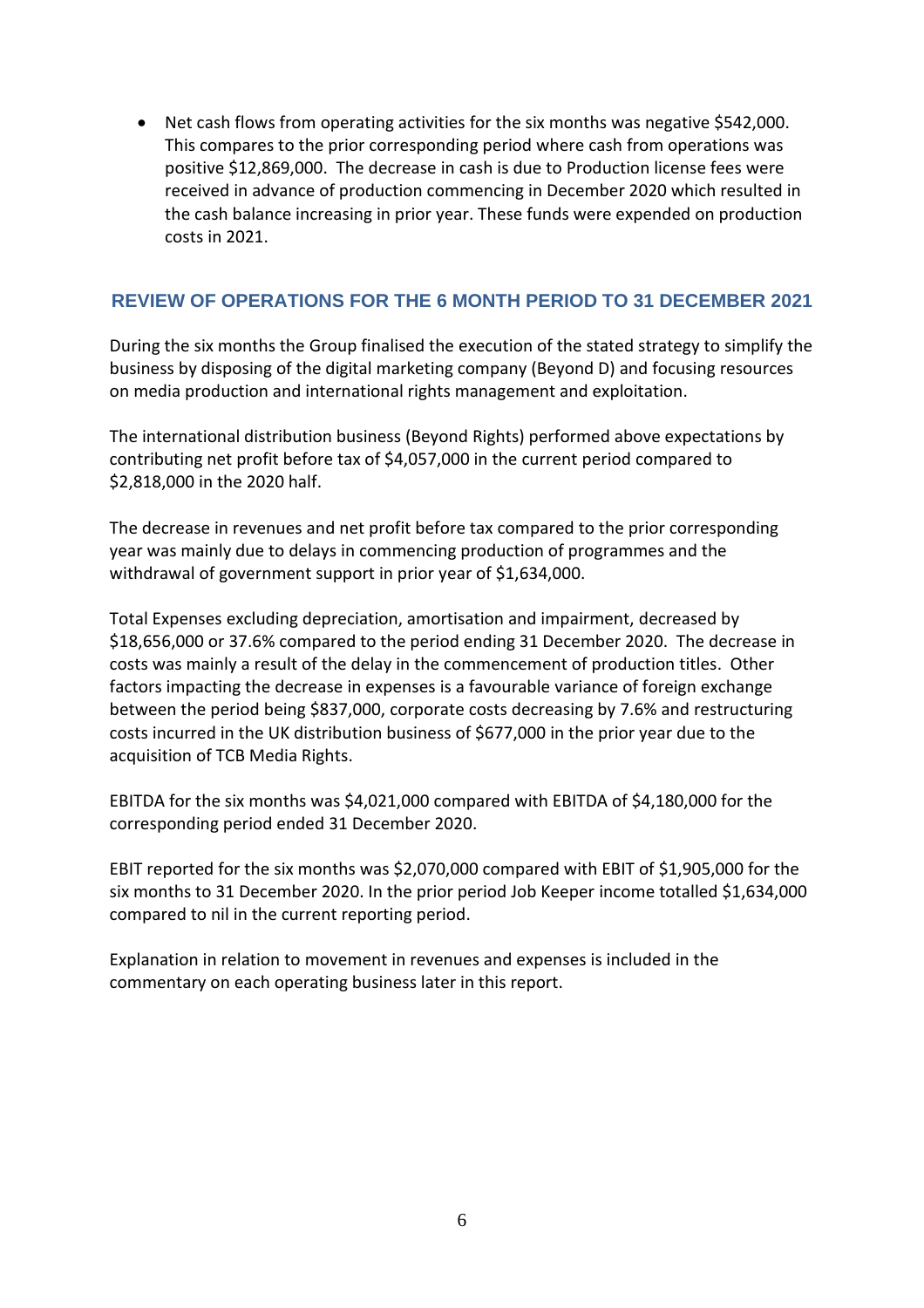### **REVIEW OF OPERATIONS BY SEGMENT FOR THE 6 MONTH PERIOD TO 31 DECEMBER 2021**

|                                                                                                                                       | 31 Dec 2021<br>\$,000                  | 31 Dec 2020<br>\$.000                    | <b>Variance</b><br>\$.000              | <b>Variance</b><br>%                              |
|---------------------------------------------------------------------------------------------------------------------------------------|----------------------------------------|------------------------------------------|----------------------------------------|---------------------------------------------------|
| <b>Revenue and Other Income</b>                                                                                                       |                                        |                                          |                                        |                                                   |
| <b>Productions &amp; Copyright</b><br><b>Distribution</b><br><b>Home Entertainment</b><br><b>Other Revenue</b>                        | 11,406<br>23,131<br>31<br>375          | 26,683<br>25.489<br>257<br>1,330         | (15, 277)<br>(2,358)<br>(226)<br>(955) | (57.3%)<br>$(9.2\%)$<br>$(88.1\%)$<br>(71.8%)     |
| <b>Total Revenue and Other Income</b>                                                                                                 | 34,942                                 | 53,758                                   | (18, 816)                              | $(35.0\%)$                                        |
| <b>Operating EBITDA before adjustments:</b>                                                                                           |                                        |                                          |                                        |                                                   |
| <b>Productions &amp; Copyright</b><br><b>Distribution</b><br><b>Home Entertainment</b><br>Corporate<br>Foreign Exchange (Loss) / Gain | 1,443<br>4,233<br>31<br>(1.851)<br>165 | 3,330<br>3.435<br>90<br>(2,003)<br>(672) | (1,886)<br>798<br>(59)<br>152<br>837   | (56.7%)<br>23.2%<br>(65.6%)<br>7.6%<br><b>NMF</b> |
| <b>Total Operating EBITDA before adjustments</b>                                                                                      | 4,021                                  | 4,180                                    | (159)                                  | (3.8%)                                            |
| <b>Operating EBIT before adjustments:</b>                                                                                             |                                        |                                          |                                        |                                                   |
| <b>Productions &amp; Copyright</b><br><b>Distribution</b><br><b>Home Entertainment</b><br>Corporate<br>Foreign Exchange (Loss) / Gain | 382<br>4.057<br>32<br>(2, 566)<br>165  | 2.485<br>2.818<br>90<br>(2.817)<br>(672) | (2.103)<br>1,239<br>(58)<br>250<br>837 | (84.6%)<br>44.0%<br>(64.5%)<br>8.9%<br><b>NMF</b> |
| <b>Total Operating EBIT before adjustments:</b>                                                                                       | 2,070                                  | 1,905                                    | 165                                    | 8.7%                                              |
| <b>Non Operating or Non Recurring Items:</b><br>Discontinued operation                                                                | (737)                                  | (367)                                    | (371)                                  | $(101.1\%)$                                       |
| <b>EBIT</b>                                                                                                                           | 1,332                                  | 1,538                                    | (205)                                  | (13.3%)                                           |

NMF – Not a meaningful figure

#### **1. International Rights Distribution**

EBITDA for the six months to 31 December 2021 increased by 23% to \$4,233,000, compared to the prior corresponding period of \$3,435,000.

EBIT increased by 44% to \$4,057,000 compared to \$2,818,000 in the corresponding period of 2020.

The 2020 result includes a one-off non-recurring restructuring charge of \$677,000 when merging TCB Media Rights and Beyond Distribution in 2020/21.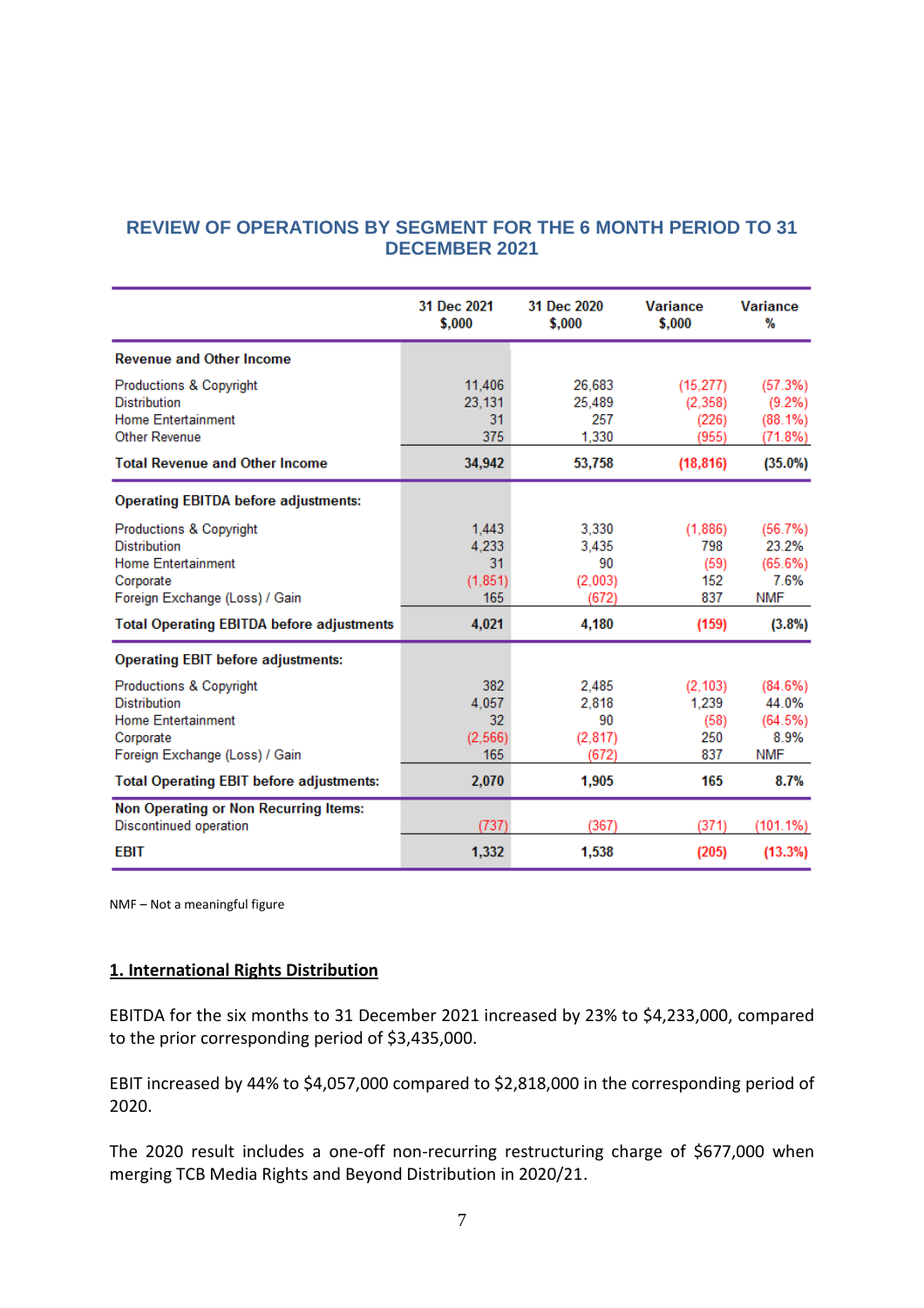The focus in the period has been to upgrade and improve the management of the business including the appointment of a highly experienced and respected CEO (David Smyth) in December 2021. David is charged with developing and implementing the growth strategy for the business by focusing on the expanding SVOD and AVOD customer base whilst maintaining the core business. The Company has a very deep program catalogue and the business has improved the gross margin in the period by exploiting undervalued program assets to the SVOD/AVOD customer base.

The strategic focus is also to expand the genre of programs that the business invests in and to focus on programs where additional rights and back end revenue streams are secured. This strategy will include Beyond Rights working closely with third party producers and our owned production entities in the USA, UK and Australia to increase program supply and rights management opportunities.

Mythbusters and Deadly Women are continuing to sell well, and successful programs acquired from third parties include *Underground Worlds, Massive Engineering Mistakes*, *Highway Thru Hell*, *Elizabeth, Abandoned Engineering*, and *Heavy Rescue*.

#### **2. Television Productions and Copyright**

Segment revenue decreased by \$15,277,000 to \$11,406,000 (57.3%) compared to the prior corresponding six-month period.

EBITDA of \$1,443,000 (2020: \$3,330,000) and EBIT of \$382,000 (2020: \$2,485,000) – a decrease of 84.6% over the previous corresponding period.

The decline in production and copyright segment revenue was a result of delays in commencing production of programmes due to covid restrictions, longer lead times in commissioning than previously experienced, and domestic and international travel restrictions. 2020 period revenue includes \$819,000 in Job Keeper subsidy.

The Company has been successful in broadening its customer base to include the rapidly growing SVOD and AVOD streaming markets. Although the Company has been active in this market segment since 2015 there has been a significant increase in new entrants to the AVOD and SVOD streaming market over the past 24 months which has led to increased demand for programs worldwide.

With the lifting of covid restrictions in February 2022 the Company has secured material program commissions from a number of streaming and broadcast platforms. These programs have commenced production in the first two months of the 2022 calendar year. This includes new commissions in the UK, USA and Australia.

The production and exploitation of these programs will result in the division improving on the profit for the full year to 30<sup>th</sup> June 2022.

Copyright revenues(IP) in the period included sales of completed series of Deadly Women and Mythbusters by Beyond Rights.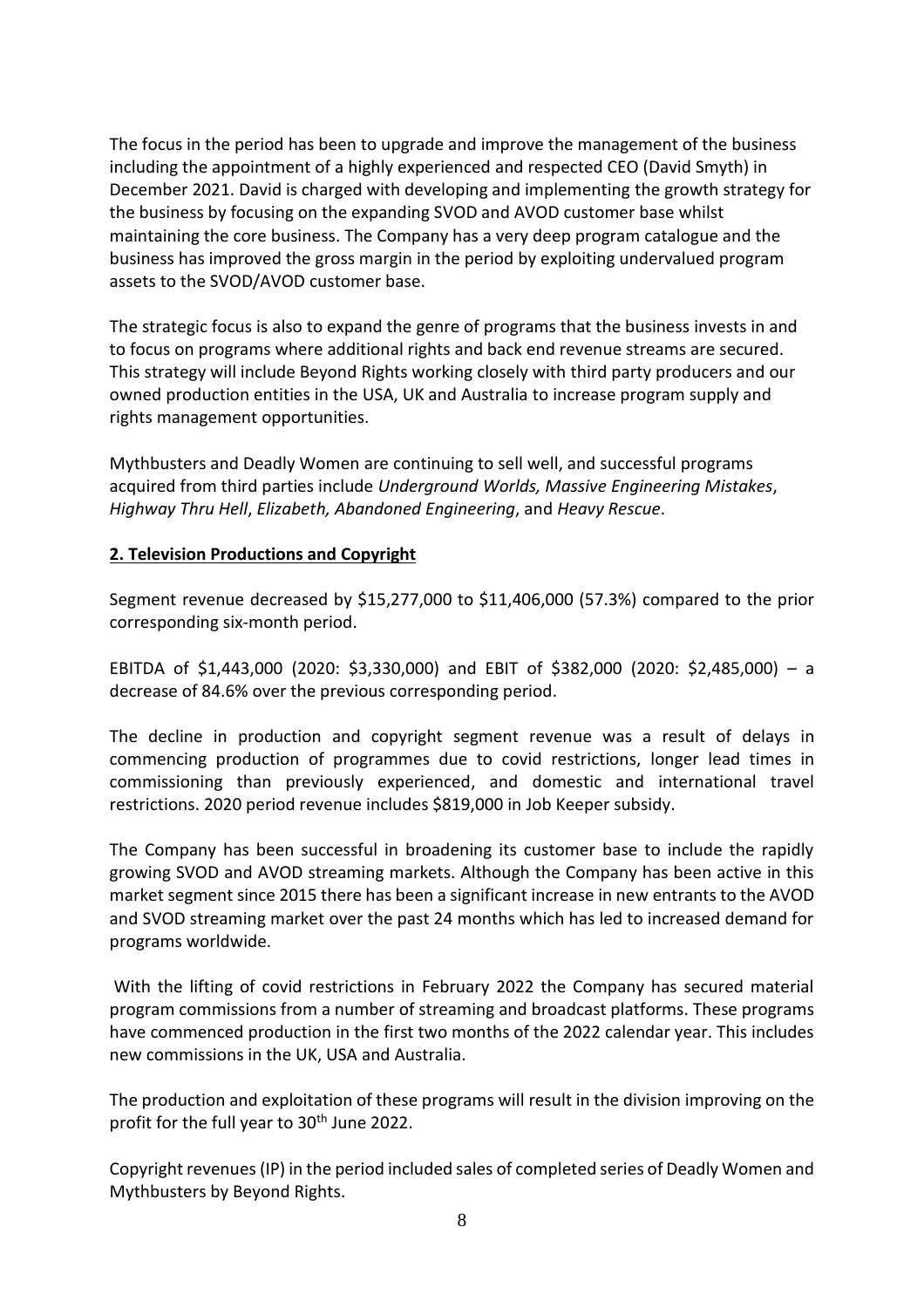#### **3. Home Entertainment Subsidiary (BHE)**

The Company reported an operating profit of \$31,000 (2020: \$90,000).

#### **4. Digital Marketing Subsidiary**

On the 29th November the Company was sold. In the five months of trading Beyond D revenues were \$2,746,000. In the previous corresponding period of \$2,225,000. Revenues included \$372,000 of Job keeper and New Zealand Government support in prior period.

EBIT for the trading period was negative \$262,000 and loss on sale of \$475,000 compared to negative \$367,000 for the prior corresponding period.

#### **5. Corporate**

Corporate overhead costs reduced by 7.6% or \$151,000 against the prior reporting period. After deducting amortization of intangibles, total costs reduced by 8.9% or \$251,000 against the prior year. Job Keeper support of \$289,000 was received in the six months to 31 December 2020.

#### **FOREIGN EXCHANGE – IMPACT ON RESULTS**

The Australian dollar has depreciated by 3.65% against the US dollar since 30 June 2021. The rate was \$0.7256 at 31 December against a rate of \$0.7531 as at 30 June 2021. The decrease in the value of the Australian dollar has meant that Beyond has recorded a total foreign exchange gain for the six-month period of \$165,200 (2020: loss \$671,862). This loss is allocated to the operating segments as follows, broken down into realised and unrealised components:

|                          |                   | <b>Dec-21</b> | Dec-20     | Movement |        |
|--------------------------|-------------------|---------------|------------|----------|--------|
| Item                     | Segment           |               |            |          | %      |
|                          |                   |               |            |          |        |
| Realised gain / (loss)   | Distribution / TV | 38,706        | (241, 170) | 279,876  | 116%   |
| Unrealised gain / (loss) | Distribution / TV | 58,291        |            | 58,291   |        |
| Realised gain / (loss)   | Production        | 13,190        | (8, 845)   | 22,036   | 249%   |
| Unrealised gain / (loss) | Production        | 21,150        | 22,763     | (1,613)  | 7%     |
| Realised gain / (loss)   | Other             | 14,134        | (46, 755)  | 60,889   | 130%   |
| Unrealised gain / (loss) | <b>Other</b>      | 19,728        | (397, 855) | 417,583  | 105%   |
|                          |                   |               |            |          |        |
| Total FX Gain/(loss)     |                   | 165,200       | (671, 862) | 837,062  | (125%) |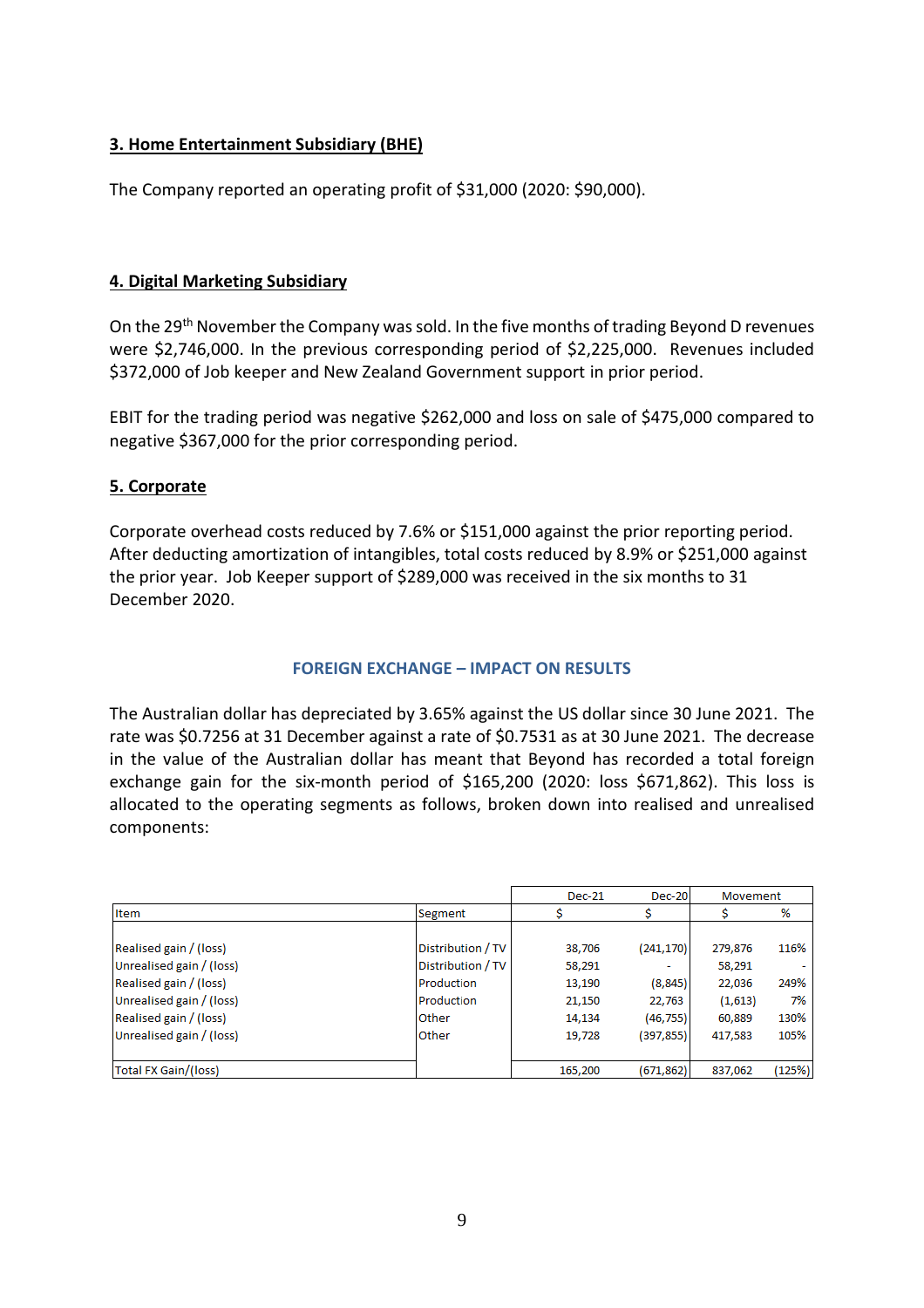#### **DIVIDEND**

The Directors have decided to not declare any Dividend during the period.

Mikael Ry

Mikael Borglund CEO & Managing Director 28 February 2022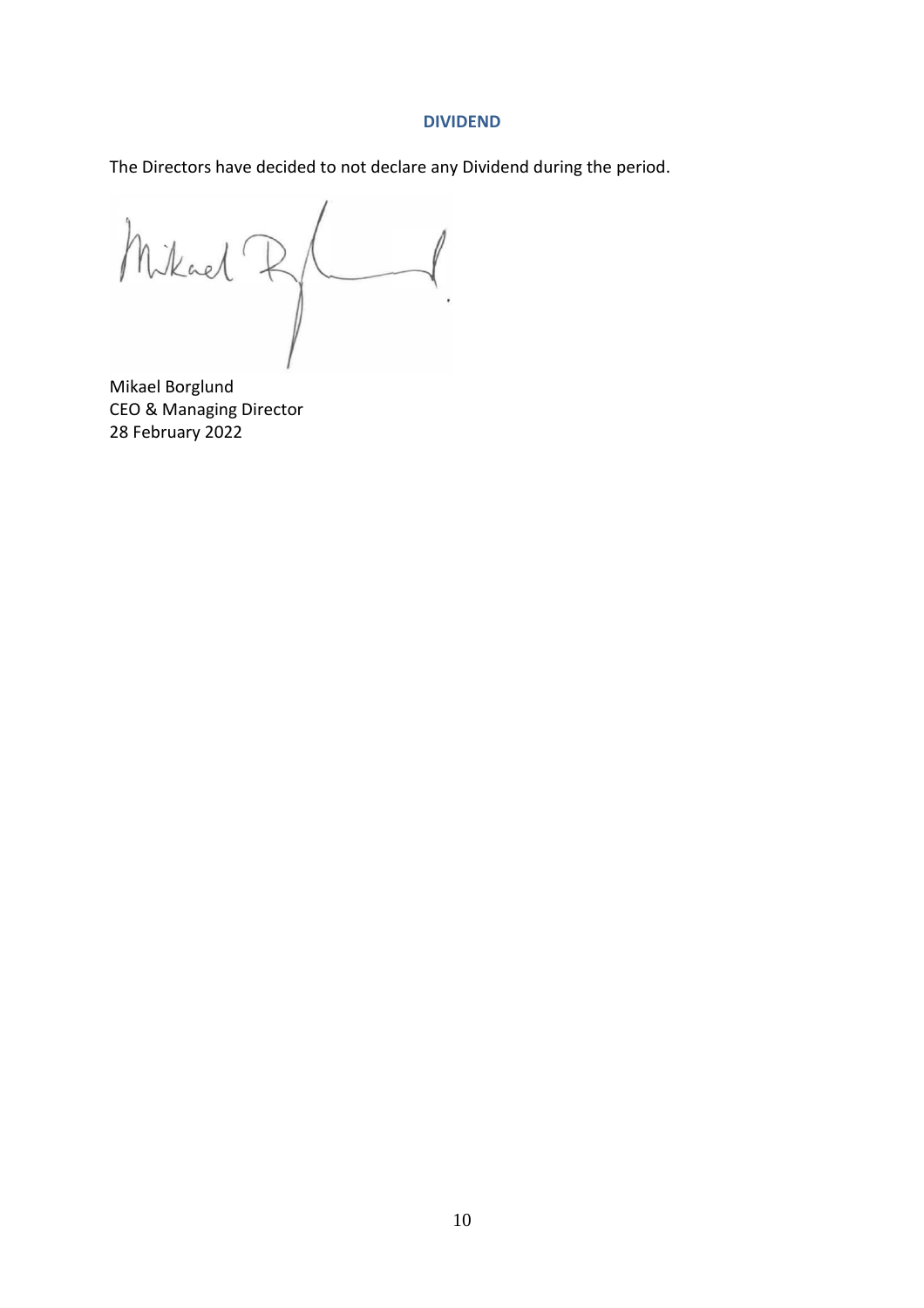## **ABOUT BEYOND**

Beyond International Limited (ASX:BYI) is a leading international producer and manager of media content for distribution internationally by means of multiple platforms including AVOD, SVOD and broadcast.

Beyond has two operating business segments – international media production and media rights management and distribution.

Beyond is a leading international production company with more than 5,000 hours of global television produced to date. Based in Los Angeles, London and Sydney, its programs have won multiple Emmy Awards across several genres, with a focus on factual entertainment, premium documentary programs and drama series. Beyond is currently in production on its fourth original series with Netflix and new commissions with Hulu, Disney+ and National Geographic.

Television series produced by Beyond include Mythbusters, White Rabbit Project, My Lottery Dream Home, Pooch Perfect, Love It Or List It Australia, Deadly Women, Troppo and Halifax Retribution.

Beyond's international distribution business manages and markets an extensive program catalogue sourced from third party producers and inhouse production. The Company has a management team with vast experience in rights acquisition, management and exploitation.

Beyond licenses programming to multiple platforms throughout the world including AVOD, SVOD and broadcast. The growth in direct-toconsumer internet distribution has led to an increase in demand for quality content across multiple platforms. The business is headquartered in Dublin, with offices in London and Sydney.

\*\*\*\*\*\*\*\*\*\*\*\*\*

This announcement is made pursuant to Listing Rule 4.1 & 3.1.

All enquiries should be directed to: Mr Mikael Borglund. Managing Director, Beyond International Limited Telephone 02 9437 2000 or email [investor\\_relations@beyond.com.au](mailto:investor_relations@beyond.com.au)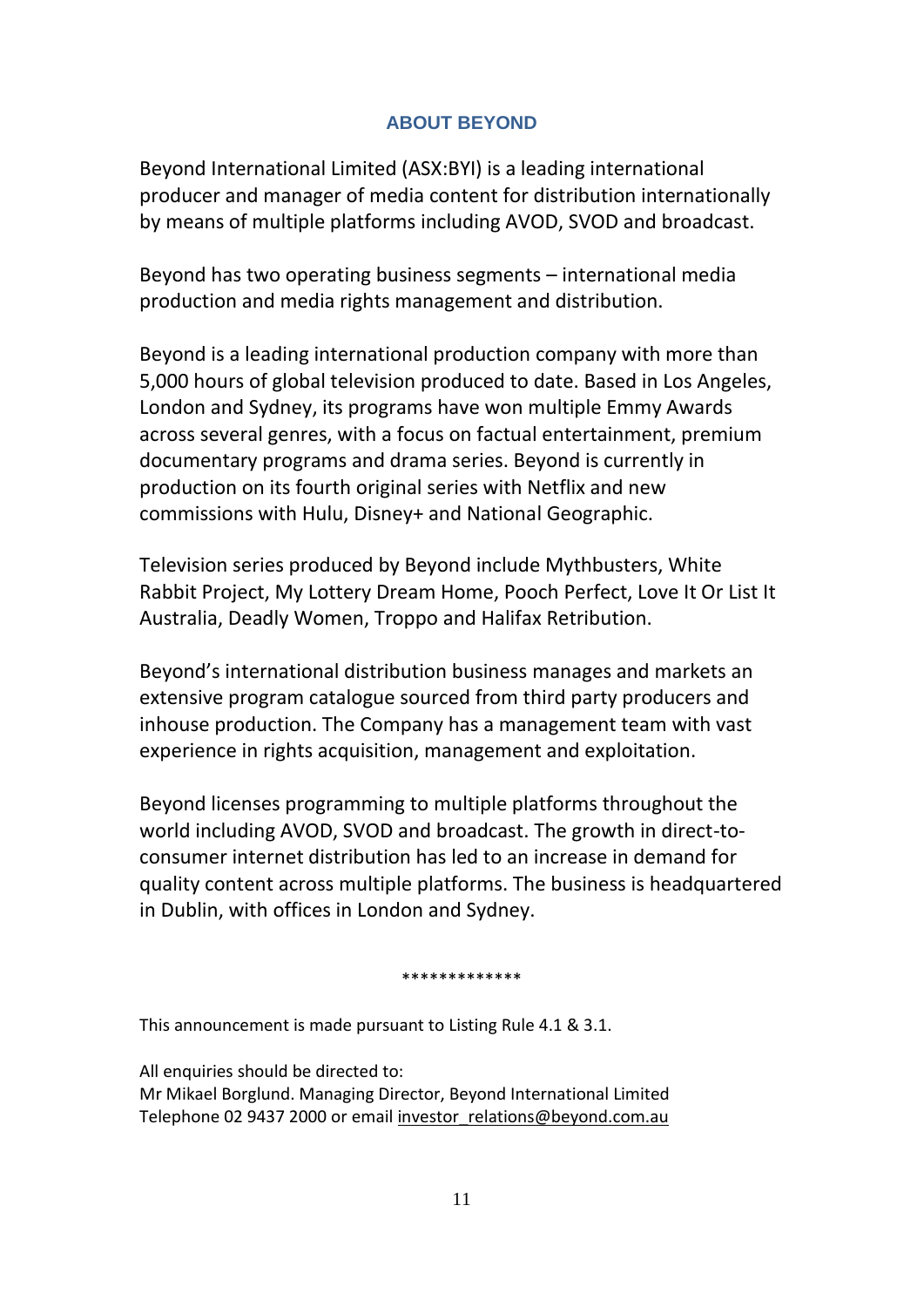### **DIRECTORS' REPORT**

Your directors submit the financial report of the consolidated entity for the half-year ended 31 December 2021.

#### **Directors**

The names of directors who held office during or since the end of the half-year:

Ian Ingram – Non-Executive Chairman Mikael Borglund – Managing Director Ian Robertson – Non-Executive Director Anthony Lee – Non-Executive Director

#### **Review of Operations**

During the period the Company completed the disposal of the digital marketing company (Beyond D). This finalises the stated strategy to simplify the business and directing resources to media production and international rights management and exploitation.

Operating revenue from continuing operations for the six months decreased by 34.8% to \$34,163,000.

The international distribution business (Beyond Rights) performed above expectations by contributing net profit before tax of \$4,057,000 in the current period compared to \$2,818,000 in the December 2020 period.

An EBIT from continuing operations of \$2,070,000 was delivered for the six months compared to EBIT of \$1,905,000 in the corresponding reporting period last year.

The decrease in revenues and net profit before tax compared to the prior corresponding year was mainly due to delays in commencing production of programmes and the withdrawal of government support in prior year of \$1,634,000.

Earnings per share were 1.88 cents compared to a 2.40 cents last period.

Net cash flows from operating activities decreased by \$13,410,000 to negative \$542,000 compared to the previous corresponding period. The decrease in cash is due to Production license fees were received in advance of production commencing in December 2020 which resulted in the cash balance increasing in prior year. These funds were expended on production costs in 2021.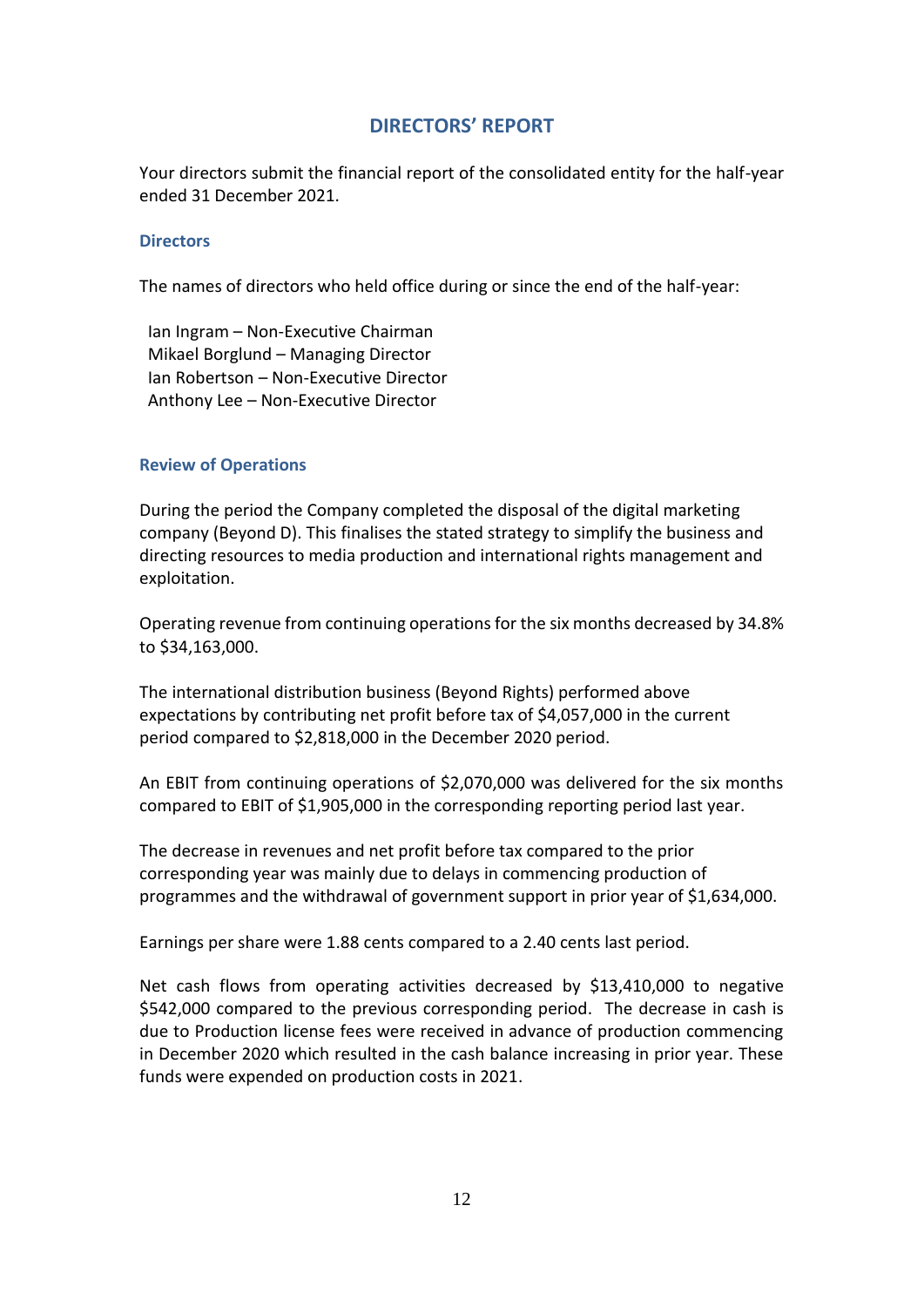#### **Television Production and Copyright**

Television production and copyright revenue reduced by \$15,277,000 to \$11,406,000 compared to the prior corresponding period. The decline was attributable to delays in commencing programmes due to covid restrictions, longer lead times in commissioning and domestic and international travel restrictions.

EBIT for the segment is \$382,000 compared to EBIT of \$2,485,000 in the 2020 period.

With further easing of restrictions announced and programming now commissioned the division expecting to improve its performance.

#### **TV and Film Distribution (Beyond Distribution)**

EBIT for the segment is \$4,057,000 compared to \$2,818,000 in the 2020 period. This is a result of exploiting undervalued program assets to the SVOD/AVOD customer base

The 2020 result includes a one-off non-recurring restructuring charge of \$677,000 when merging TCB Media Rights and Beyond Distribution in 2020/21.

Distribution revenue reduced to \$23,131,000 compared to the corresponding period to December 2020 of \$25,489,000.

#### **Home Entertainment Subsidiary (BHE)**

The subsidiary reported an operating profit of \$31,000 (2020: \$90,000).

#### **Digital Marketing Subsidiary (Beyond D)**

On the 29th November the Company was sold. In the five months of trading Beyond D revenues were \$2,746,000. In the previous corresponding period of \$2,225,000. Revenues included \$372,000 of Job keeper and New Zealand Government support in prior period.

EBIT for the trading period was negative \$262,000 and loss on sale of \$475,000 compared to negative \$367,000 for the prior corresponding period.

#### **Dividends**

The Directors have decided not to declare any Interim Dividend.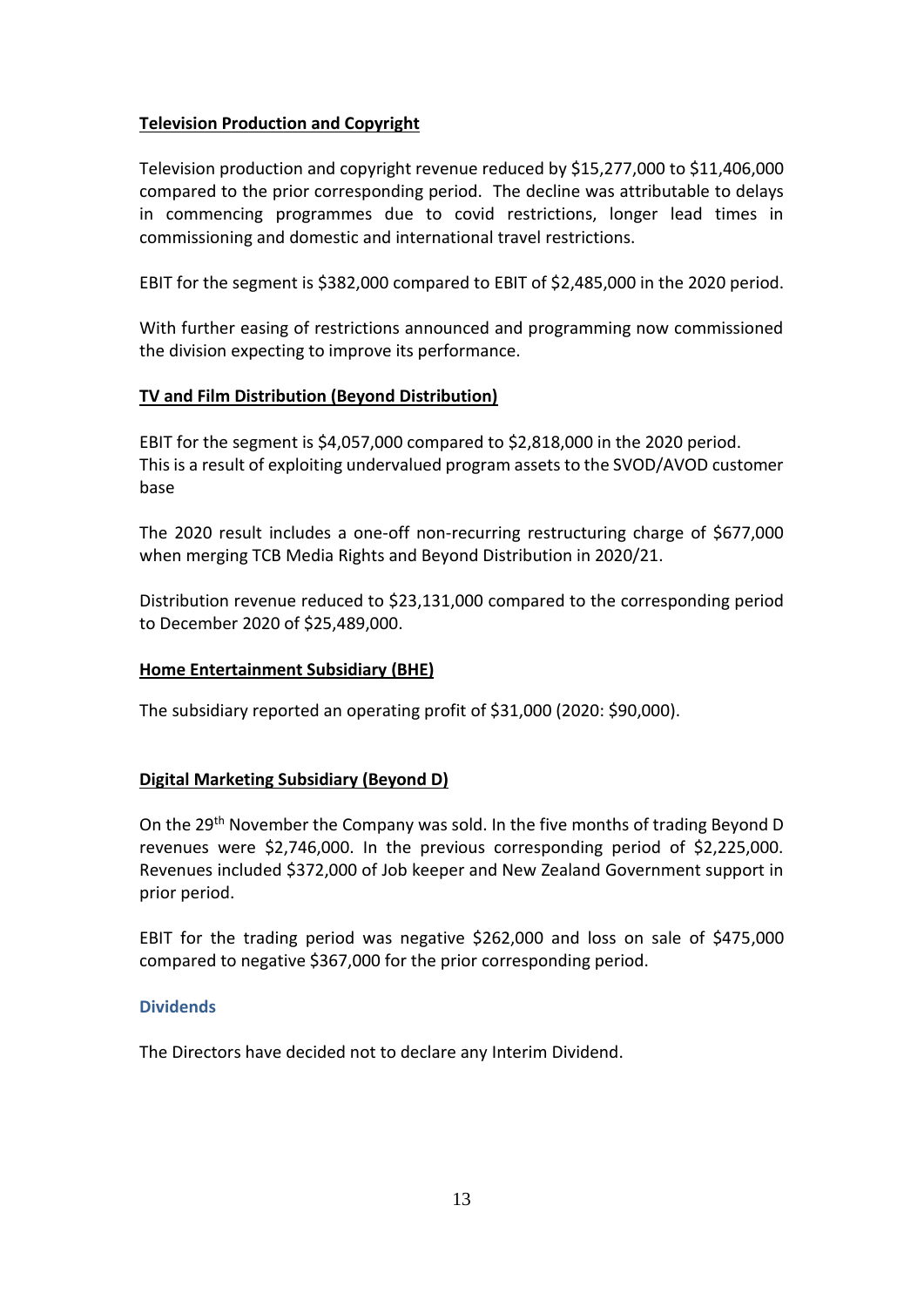#### **Rounding of Amounts**

The amounts contained in this report have been rounded to the nearest \$1,000 (where rounding is applicable) under the option available to the Company under ASIC Corporations (Rounding in the Financial/Director's Reports) Instruments 2016/191. The Company is an entity which the Legislative Instrument applies.

#### **Auditors**

We have received a declaration from the auditor, BDO, of their independence, which is attached to this Directors' Report.

The report is signed in accordance with a resolution of the Board of Directors.

Mikael R/

**Mikael Borglund CEO & Managing Director**

Dated: 28 February 2022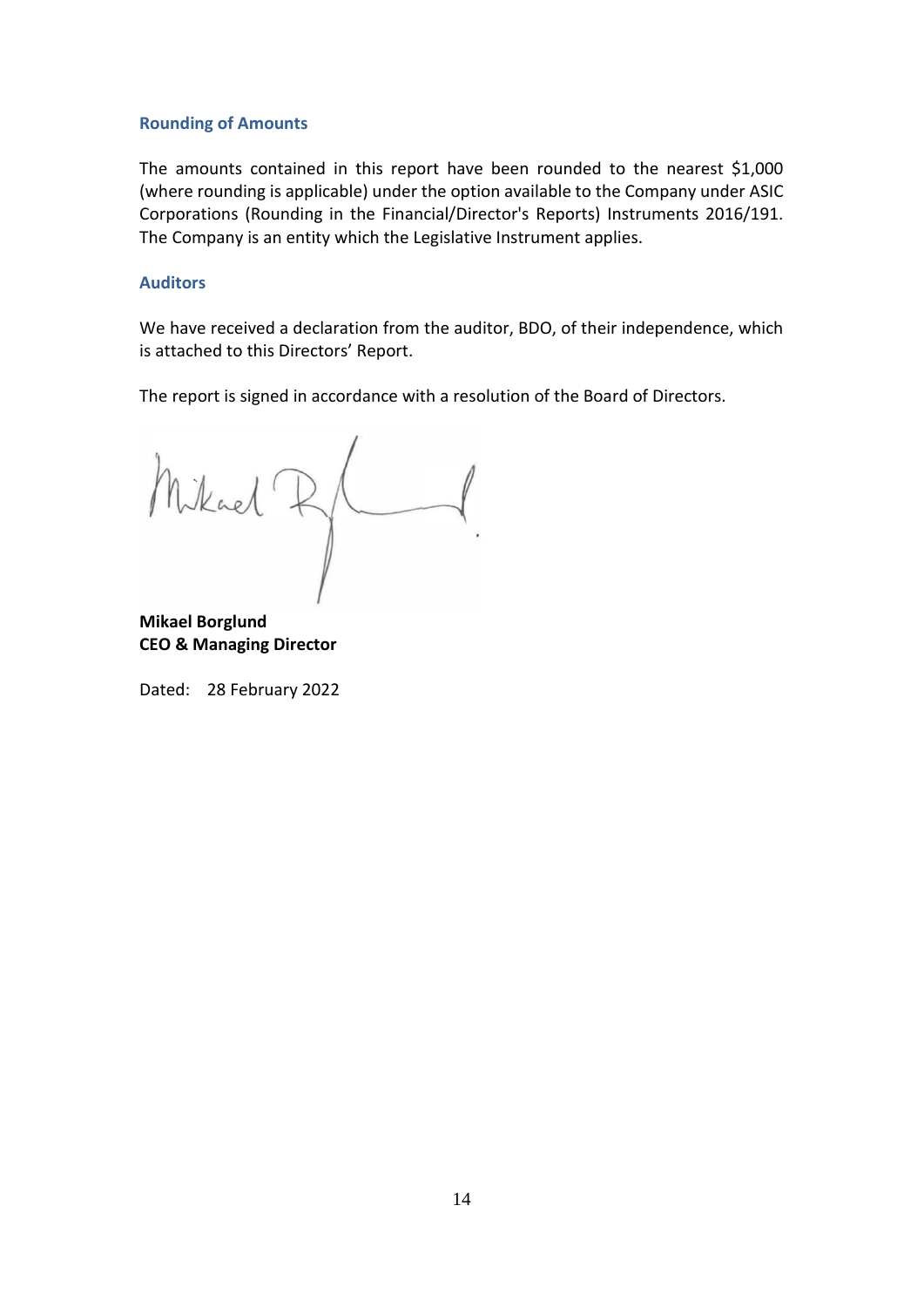

#### **DECLARATION OF INDEPENDENCE BY JOHN BRESOLIN TO THE DIRECTORS OF BEYOND INTERNATIONAL LIMITED**

As lead auditor for the review of Beyond International Limited for the half-year ended 31 December 2021, I declare that, to the best of my knowledge and belief, there have been:

- 1. No contraventions of the auditor independence requirements of the *Corporations Act 2001* in relation to the review; and
- 2. No contraventions of any applicable code of professional conduct in relation to the review.

This declaration is in respect of Beyond International Limited and the entities it controlled during the period.

Busch.

**John Bresolin Director** 

**BDO Audit Pty Ltd**

Sydney, 28 February 2022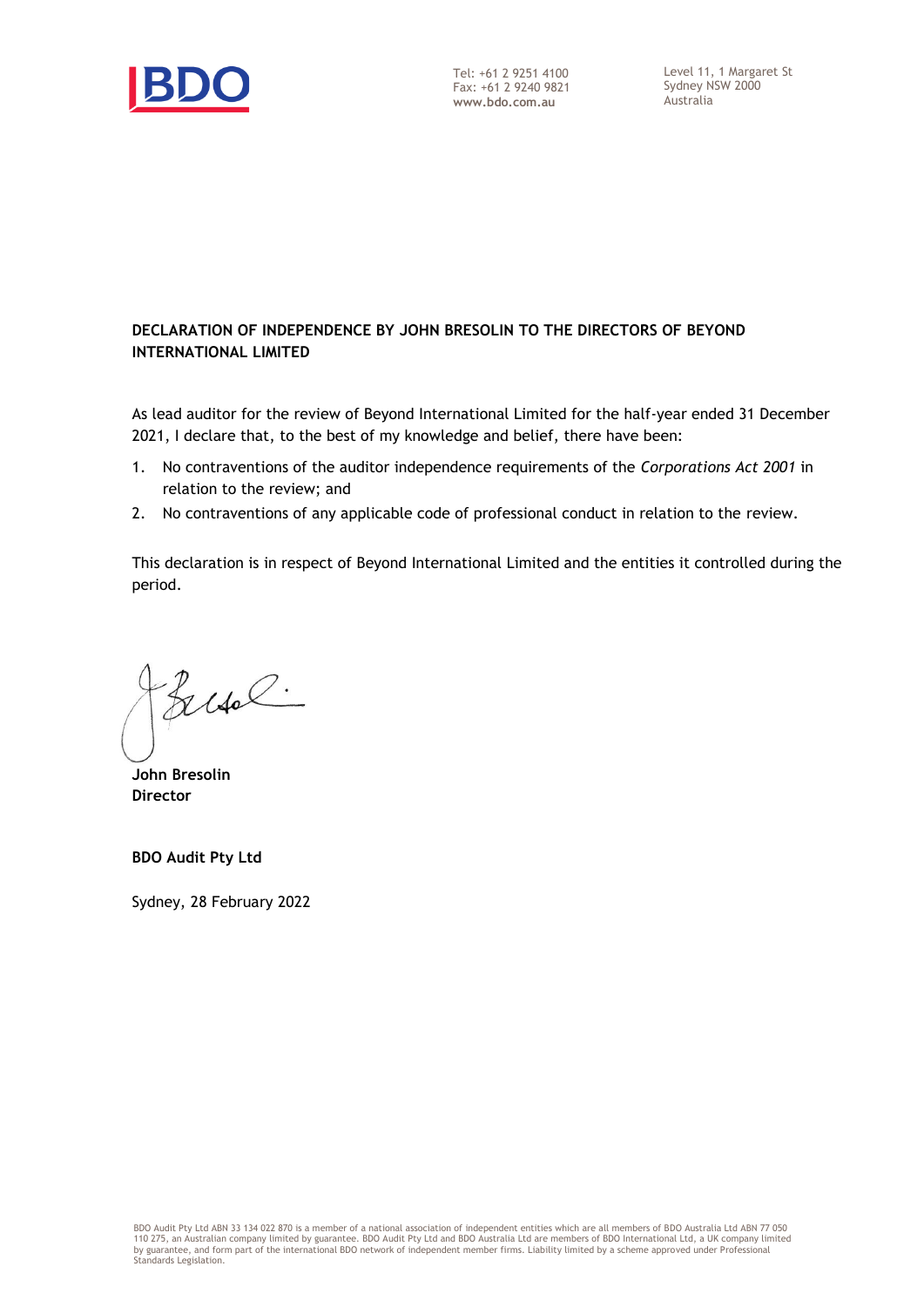# **BEYOND INTERNATIONAL LIMITED AND ITS CONTROLLED ENTITIES ABN 65 003 174 409 CONSOLIDATED STATEMENT OF PROFIT OR LOSS AND OTHER COMPREHENSIVE INCOME FOR THE HALF YEAR ENDED 31 DECEMBER 2021**

|                                                                                                                                                                                                                                                                                                                                               |             | <b>Consolidated Entity</b>                        |                                                                            |
|-----------------------------------------------------------------------------------------------------------------------------------------------------------------------------------------------------------------------------------------------------------------------------------------------------------------------------------------------|-------------|---------------------------------------------------|----------------------------------------------------------------------------|
|                                                                                                                                                                                                                                                                                                                                               | <b>Note</b> | 31 Dec 2021<br>\$000's                            | 31 Dec 2020<br>\$000's                                                     |
| Revenue from continuing operations<br>Other income                                                                                                                                                                                                                                                                                            |             | 34,163<br>780                                     | 52,428<br>1,330                                                            |
| Royalty expense<br><b>Production costs</b><br>Home entertainment direct costs<br><b>Administration costs</b><br>Employee benefits expense<br>Finance costs<br>Provisions<br>Depreciation, amortisation, impairment and write-down of content assets expense<br>Net foreign exchange loss<br>Loss on disposal of property, plant and equipment |             | 13,615<br>7,968<br>1,820<br>7,519<br>212<br>1,951 | 17,126<br>22,150<br>18<br>2,285<br>7,251<br>219<br>73<br>2,276<br>672<br>4 |
| Profit before income tax from continuing operations                                                                                                                                                                                                                                                                                           |             | 1,858                                             | 1,686                                                                      |
| Income tax expense                                                                                                                                                                                                                                                                                                                            |             | (684)                                             | (281)                                                                      |
| Profit after income tax for the period from continuing operations                                                                                                                                                                                                                                                                             |             | 1,174                                             | 1,405                                                                      |
| Loss from discontinued operations, net of tax                                                                                                                                                                                                                                                                                                 | 9           | (737)                                             | (367)                                                                      |
| Profit after income tax for the period                                                                                                                                                                                                                                                                                                        |             | 437                                               | 1,038                                                                      |
| Other comprehensive income<br>Items that may be reclassified subsequently to profit or loss:<br>Foreign currency translation<br>Other comprehensive income/(loss) for the period, net of tax                                                                                                                                                  |             | 178<br>178                                        | (177)<br>(177)                                                             |
| Total comprehensive income for the period                                                                                                                                                                                                                                                                                                     |             | 615                                               | 861                                                                        |
| Profit is attributable to:<br>Owners of Beyond International Limited<br>Non-controlling interest                                                                                                                                                                                                                                              |             | 414<br>23<br>437                                  | 1,106<br>(68)<br>1,038                                                     |
| Total comprehensive income for the period is attributable to:<br>Owners of Beyond International Limited - continuing operations<br>Owners of Beyond International Limited - discontinued operations, net of tax<br>Non-controlling interest                                                                                                   |             | 1,329<br>(737)<br>23<br>615                       | 1,296<br>(367)<br>(68)<br>861                                              |

| Earnings per share attributable to the owners<br>of Beyond International Limited | <b>Cents</b> | Cents  |
|----------------------------------------------------------------------------------|--------------|--------|
| Basic and diluted earnings per share from continuing operations                  | 1.88         | 2.40   |
| Basic and diluted earnings per share                                             | 0.67         | 1.80   |
| Loss per share from discontinued operations                                      | (1.20)       | (0.60) |

The above Consolidated Statement of Profit or Loss and Other Comprehensive Income should be read in conjunction with the accompanying notes.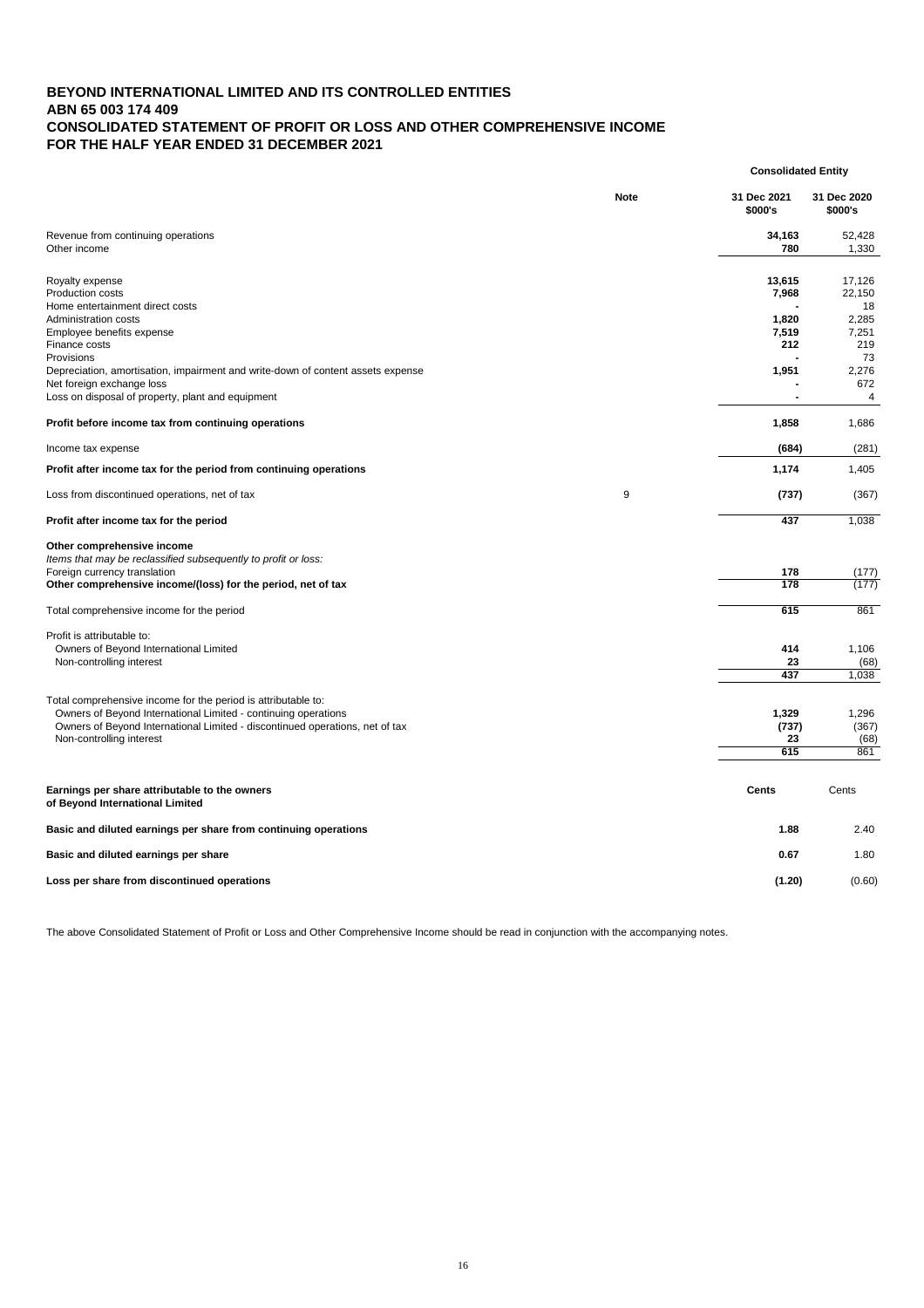# **BEYOND INTERNATIONAL LIMITED AND ITS CONTROLLED ENTITIES ABN 65 003 174 409 CONSOLIDATED STATEMENT OF FINANCIAL POSITION AS AT 31 DECEMBER 2021**

|                                                                                                                                                                                       |             | <b>Consolidated Entity</b>                        |                                                          |
|---------------------------------------------------------------------------------------------------------------------------------------------------------------------------------------|-------------|---------------------------------------------------|----------------------------------------------------------|
|                                                                                                                                                                                       | <b>Note</b> | 31 Dec 2021<br>\$000's                            | 30 Jun 2021<br>\$000's<br><b>Restated</b> *              |
| <b>ASSETS</b>                                                                                                                                                                         |             |                                                   |                                                          |
| <b>CURRENT ASSETS</b>                                                                                                                                                                 |             |                                                   |                                                          |
| Cash and cash equivalents<br>Trade and other receivables<br>Current tax receivables<br>Inventories<br>Other current assets                                                            | 4           | 4,895<br>32,299<br>543<br>400<br>19,303           | 6,442<br>29,304<br>510<br>410<br>20,381                  |
| Assets of disposal group classified as held for sale                                                                                                                                  |             | 57,440                                            | 57,047<br>1,679                                          |
| <b>TOTAL CURRENT ASSETS</b>                                                                                                                                                           |             | 57,440                                            | 58,727                                                   |
| <b>NON-CURRENT ASSETS</b>                                                                                                                                                             |             |                                                   |                                                          |
| Trade and other receivables<br>Property plant and equipment<br>Right-of-use assets<br>Intangible assets<br>Deferred tax assets<br>Other non-current assets                            | 5<br>4      | 872<br>632<br>1,287<br>563<br>2,619<br>7,864      | 1,975<br>697<br>1,534<br>664<br>3,259<br>8,280           |
| <b>TOTAL NON-CURRENT ASSETS</b>                                                                                                                                                       |             | 13,837                                            | 16,409                                                   |
| <b>TOTAL ASSETS</b>                                                                                                                                                                   |             | 71,277                                            | 75,136                                                   |
| <b>LIABILITIES</b><br><b>CURRENT LIABILITIES</b>                                                                                                                                      |             |                                                   |                                                          |
| Trade and other payables<br>Employee benefits<br><b>Current tax liabilities</b><br>Other financial liabilities<br>Lease liabilities<br>Other current liabilities<br><b>Borrowings</b> | 6           | 6,617<br>3,626<br>222<br>1,018<br>29,381<br>6,612 | 7,670<br>3,790<br>404<br>255<br>1,010<br>30,546<br>6,966 |
| Liabilities directly associated with assets classified as held for sale                                                                                                               |             | 47,476                                            | 50,641<br>1,178                                          |
| <b>TOTAL CURRENT LIABILITIES</b>                                                                                                                                                      |             | 47,476                                            | 51,819                                                   |
|                                                                                                                                                                                       |             |                                                   |                                                          |

## **NON-CURRENT LIABILITIES**

| Deferred tax liabilities<br>Employee benefits<br>Lease liabilities<br>Other non-current liabilities | 6 | 1,323<br>165<br>476<br>136          | 1,234<br>158<br>772<br>67              |
|-----------------------------------------------------------------------------------------------------|---|-------------------------------------|----------------------------------------|
| <b>TOTAL NON-CURRENT LIABILITIES</b>                                                                |   | 2,100                               | 2,231                                  |
| <b>TOTAL LIABILITIES</b>                                                                            |   | 49,576                              | 54,050                                 |
| <b>NET ASSETS</b>                                                                                   |   | 21,701                              | 21,086                                 |
| <b>EQUITY</b>                                                                                       |   |                                     |                                        |
| <b>Issued capital</b><br>Reserves<br><b>Accumulated losses</b><br>Non-controlling interests         |   | 34,018<br>(975)<br>(11, 784)<br>442 | 34,018<br>(1, 153)<br>(12, 194)<br>415 |
| <b>TOTAL EQUITY</b>                                                                                 |   | 21,701                              | 21,086                                 |

\* refer note 2 for details regarding comparative financial information being reclassed.

The above Consolidated Statement of Financial Position should be read in conjunction with the accompanying notes.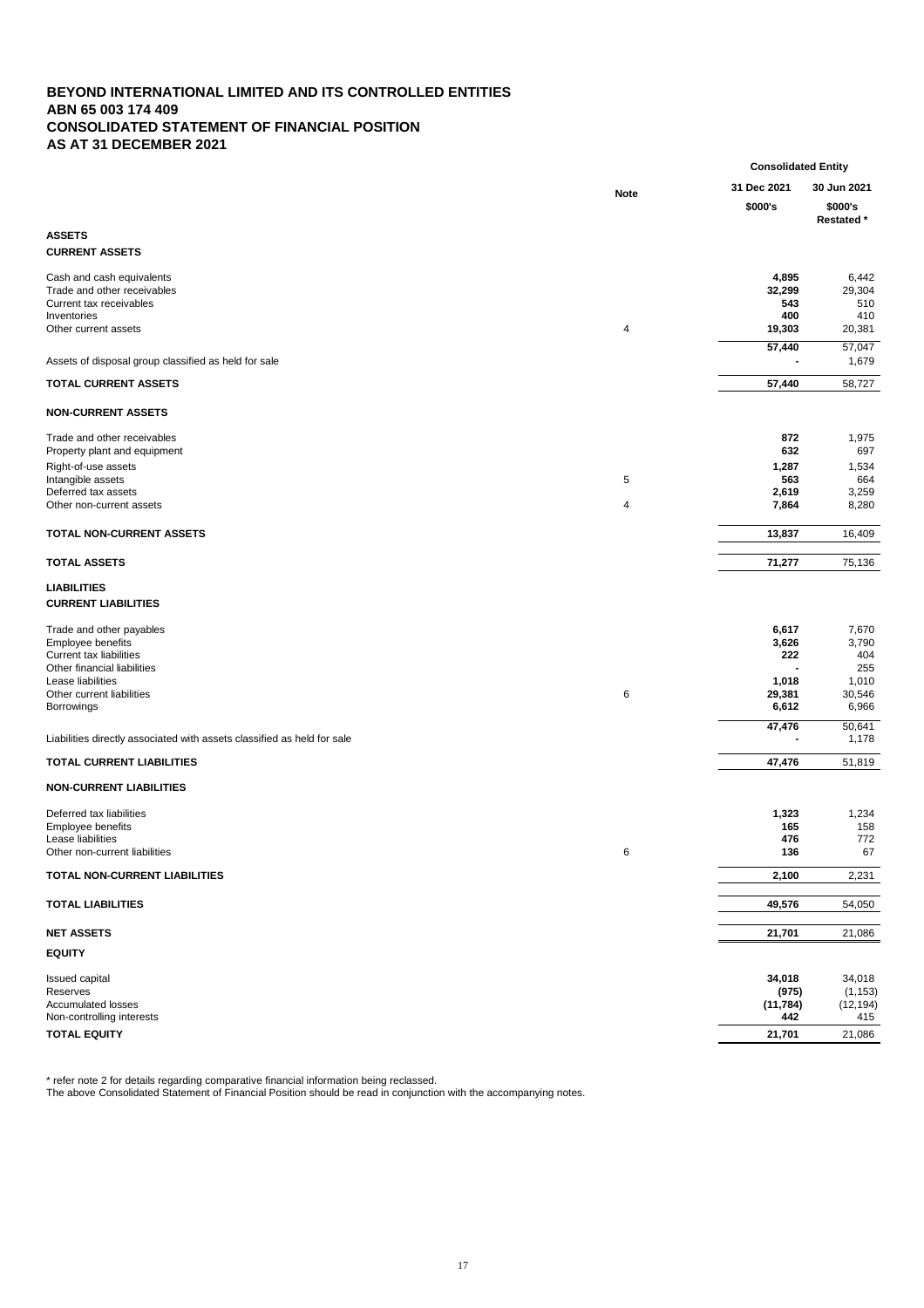# **BEYOND INTERNATIONAL LIMITED AND ITS CONTROLLED ENTITIES ABN 65 003 174 409 CONSOLIDATED STATEMENT OF CHANGES IN EQUITY FOR THE HALF YEAR ENDED 31 DECEMBER 2021**

| <b>Issued</b><br>capital | <b>Reserves</b> | <b>Accumulated</b><br><b>losses</b> | <b>Total</b>              | Non-controlling<br><b>interests</b> | <b>Total</b><br>equity |
|--------------------------|-----------------|-------------------------------------|---------------------------|-------------------------------------|------------------------|
| \$000's                  | \$000's         | \$000's                             | \$000's                   | \$000's                             | \$000's                |
| 34,018                   | (1, 153)        | (12, 194)                           | 20,671                    | 415                                 | 21,086                 |
|                          |                 | 414                                 | 414                       | 23                                  | 437                    |
|                          | 178             |                                     | 178                       |                                     | 178                    |
| $\blacksquare$           | 178             | 414                                 | 592                       | 23                                  | 615                    |
| $\blacksquare$           | $\blacksquare$  |                                     |                           | 4                                   |                        |
| 34,018                   |                 | (11, 784)                           | 21,259                    | 442                                 | 21,701                 |
|                          |                 |                                     |                           |                                     |                        |
|                          |                 |                                     |                           |                                     | 21,048                 |
|                          | (177)           | 1,106                               | 1,106<br>(177)            | (68)<br>$\overline{\phantom{0}}$    | 1,038<br>(177)         |
| $\blacksquare$           | (177)           | 1,106                               | 929                       | (68)                                | 861                    |
| 34,018                   | (800)           | (11, 541)                           | 21,677                    | 232                                 | 21,909                 |
|                          | 34,018          | (623)                               | (4)<br>(975)<br>(12, 647) | 20,748                              | (4)<br>300             |

The above Consolidated Statement of Changes in Equity should be read in conjunction with the accompanying notes.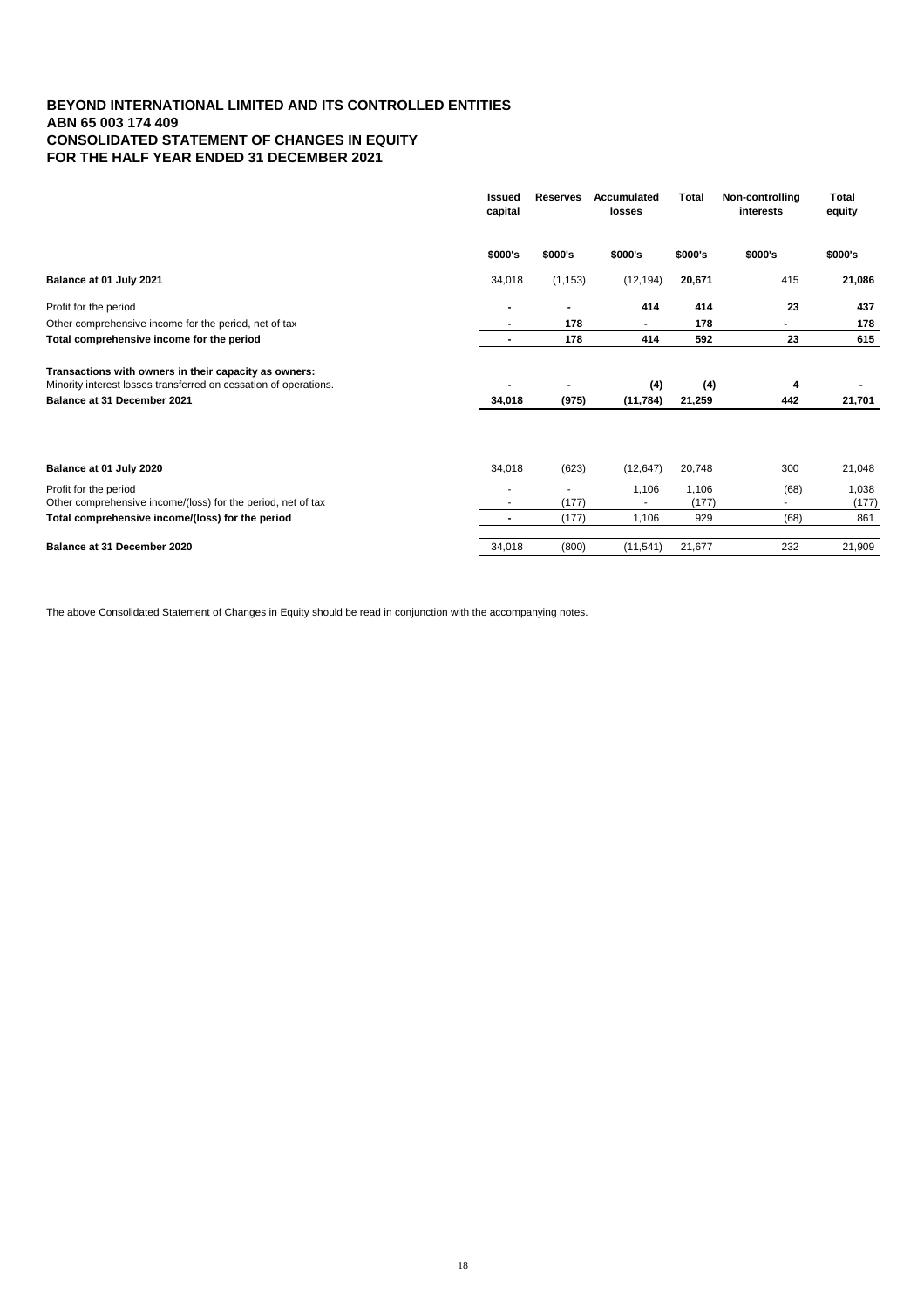# **BEYOND INTERNATIONAL LIMITED AND ITS CONTROLLED ENTITIES ABN 65 003 174 409 CONSOLIDATED STATEMENT OF CASH FLOWS FOR THE HALF YEAR ENDED 31 DECEMBER 2021**

| 31 Dec 2021<br>31 Dec 2020<br>\$000's<br>\$000's<br><b>Note</b><br><b>CASH FLOWS FROM OPERATING ACTIVITIES</b><br>Receipts from customers (inclusive of GST)<br>34,877<br>61,370<br>Payments to suppliers and employees (inclusive of GST)<br>(35, 338)<br>Receipts from government grants<br>1,792<br>144<br>Interest received<br>Finance costs paid<br>(212)<br>Income tax paid (net of refunds)<br>(13)<br>Net cash (used in)/provided by operating activities<br>(542)<br>12,869<br><b>CASH FLOWS FROM INVESTING ACTIVITIES</b><br>Purchase of property, plant and equipment<br>(77)<br>Investment in websites and databases<br>(54)<br>$9\,$<br>Proceeds from disposal of subsidiary<br>(24)<br>Payments for investments and joint venture<br>406<br>Payments for purchase of business, net of cash acquired<br>3,048<br>92<br>Investments in development projects<br>Net cash flows (used in)/provided by in investing activities<br>(63)<br>2,874<br><b>CASH FLOWS FROM FINANCING ACTIVITIES</b><br>Repayment of borrowings (net)<br>(527)<br>(527)<br>Lease principal repayments<br>Net cash flows (used in) financing activities<br>(1,054)<br>Net (decrease)/increase in cash held<br>(1,659)<br>9,681<br>Cash and cash equivalents at the beginning of the financial period<br>8,183<br>3,942<br>Cash and cash equivalents at the end of the financial period<br>2,283<br>17,864<br>Reclassification of bank overdraft<br>2,612<br>17,864<br>4,895 |  |  | <b>Consolidated Entity</b> |
|---------------------------------------------------------------------------------------------------------------------------------------------------------------------------------------------------------------------------------------------------------------------------------------------------------------------------------------------------------------------------------------------------------------------------------------------------------------------------------------------------------------------------------------------------------------------------------------------------------------------------------------------------------------------------------------------------------------------------------------------------------------------------------------------------------------------------------------------------------------------------------------------------------------------------------------------------------------------------------------------------------------------------------------------------------------------------------------------------------------------------------------------------------------------------------------------------------------------------------------------------------------------------------------------------------------------------------------------------------------------------------------------------------------------------------------------------------------|--|--|----------------------------|
|                                                                                                                                                                                                                                                                                                                                                                                                                                                                                                                                                                                                                                                                                                                                                                                                                                                                                                                                                                                                                                                                                                                                                                                                                                                                                                                                                                                                                                                               |  |  |                            |
|                                                                                                                                                                                                                                                                                                                                                                                                                                                                                                                                                                                                                                                                                                                                                                                                                                                                                                                                                                                                                                                                                                                                                                                                                                                                                                                                                                                                                                                               |  |  |                            |
|                                                                                                                                                                                                                                                                                                                                                                                                                                                                                                                                                                                                                                                                                                                                                                                                                                                                                                                                                                                                                                                                                                                                                                                                                                                                                                                                                                                                                                                               |  |  |                            |
|                                                                                                                                                                                                                                                                                                                                                                                                                                                                                                                                                                                                                                                                                                                                                                                                                                                                                                                                                                                                                                                                                                                                                                                                                                                                                                                                                                                                                                                               |  |  |                            |
|                                                                                                                                                                                                                                                                                                                                                                                                                                                                                                                                                                                                                                                                                                                                                                                                                                                                                                                                                                                                                                                                                                                                                                                                                                                                                                                                                                                                                                                               |  |  | (49, 526)                  |
|                                                                                                                                                                                                                                                                                                                                                                                                                                                                                                                                                                                                                                                                                                                                                                                                                                                                                                                                                                                                                                                                                                                                                                                                                                                                                                                                                                                                                                                               |  |  |                            |
|                                                                                                                                                                                                                                                                                                                                                                                                                                                                                                                                                                                                                                                                                                                                                                                                                                                                                                                                                                                                                                                                                                                                                                                                                                                                                                                                                                                                                                                               |  |  |                            |
|                                                                                                                                                                                                                                                                                                                                                                                                                                                                                                                                                                                                                                                                                                                                                                                                                                                                                                                                                                                                                                                                                                                                                                                                                                                                                                                                                                                                                                                               |  |  | (225)                      |
|                                                                                                                                                                                                                                                                                                                                                                                                                                                                                                                                                                                                                                                                                                                                                                                                                                                                                                                                                                                                                                                                                                                                                                                                                                                                                                                                                                                                                                                               |  |  | (542)                      |
|                                                                                                                                                                                                                                                                                                                                                                                                                                                                                                                                                                                                                                                                                                                                                                                                                                                                                                                                                                                                                                                                                                                                                                                                                                                                                                                                                                                                                                                               |  |  |                            |
|                                                                                                                                                                                                                                                                                                                                                                                                                                                                                                                                                                                                                                                                                                                                                                                                                                                                                                                                                                                                                                                                                                                                                                                                                                                                                                                                                                                                                                                               |  |  |                            |
|                                                                                                                                                                                                                                                                                                                                                                                                                                                                                                                                                                                                                                                                                                                                                                                                                                                                                                                                                                                                                                                                                                                                                                                                                                                                                                                                                                                                                                                               |  |  | (171)                      |
|                                                                                                                                                                                                                                                                                                                                                                                                                                                                                                                                                                                                                                                                                                                                                                                                                                                                                                                                                                                                                                                                                                                                                                                                                                                                                                                                                                                                                                                               |  |  | (29)                       |
|                                                                                                                                                                                                                                                                                                                                                                                                                                                                                                                                                                                                                                                                                                                                                                                                                                                                                                                                                                                                                                                                                                                                                                                                                                                                                                                                                                                                                                                               |  |  |                            |
|                                                                                                                                                                                                                                                                                                                                                                                                                                                                                                                                                                                                                                                                                                                                                                                                                                                                                                                                                                                                                                                                                                                                                                                                                                                                                                                                                                                                                                                               |  |  |                            |
|                                                                                                                                                                                                                                                                                                                                                                                                                                                                                                                                                                                                                                                                                                                                                                                                                                                                                                                                                                                                                                                                                                                                                                                                                                                                                                                                                                                                                                                               |  |  |                            |
|                                                                                                                                                                                                                                                                                                                                                                                                                                                                                                                                                                                                                                                                                                                                                                                                                                                                                                                                                                                                                                                                                                                                                                                                                                                                                                                                                                                                                                                               |  |  | (381)                      |
|                                                                                                                                                                                                                                                                                                                                                                                                                                                                                                                                                                                                                                                                                                                                                                                                                                                                                                                                                                                                                                                                                                                                                                                                                                                                                                                                                                                                                                                               |  |  |                            |
|                                                                                                                                                                                                                                                                                                                                                                                                                                                                                                                                                                                                                                                                                                                                                                                                                                                                                                                                                                                                                                                                                                                                                                                                                                                                                                                                                                                                                                                               |  |  |                            |
|                                                                                                                                                                                                                                                                                                                                                                                                                                                                                                                                                                                                                                                                                                                                                                                                                                                                                                                                                                                                                                                                                                                                                                                                                                                                                                                                                                                                                                                               |  |  | (5,066)<br>(996)           |
|                                                                                                                                                                                                                                                                                                                                                                                                                                                                                                                                                                                                                                                                                                                                                                                                                                                                                                                                                                                                                                                                                                                                                                                                                                                                                                                                                                                                                                                               |  |  | (6,062)                    |
|                                                                                                                                                                                                                                                                                                                                                                                                                                                                                                                                                                                                                                                                                                                                                                                                                                                                                                                                                                                                                                                                                                                                                                                                                                                                                                                                                                                                                                                               |  |  |                            |
|                                                                                                                                                                                                                                                                                                                                                                                                                                                                                                                                                                                                                                                                                                                                                                                                                                                                                                                                                                                                                                                                                                                                                                                                                                                                                                                                                                                                                                                               |  |  |                            |
|                                                                                                                                                                                                                                                                                                                                                                                                                                                                                                                                                                                                                                                                                                                                                                                                                                                                                                                                                                                                                                                                                                                                                                                                                                                                                                                                                                                                                                                               |  |  |                            |
|                                                                                                                                                                                                                                                                                                                                                                                                                                                                                                                                                                                                                                                                                                                                                                                                                                                                                                                                                                                                                                                                                                                                                                                                                                                                                                                                                                                                                                                               |  |  |                            |
|                                                                                                                                                                                                                                                                                                                                                                                                                                                                                                                                                                                                                                                                                                                                                                                                                                                                                                                                                                                                                                                                                                                                                                                                                                                                                                                                                                                                                                                               |  |  |                            |

The above Consolidated Statement of Cash Flows should be read in conjunction with the accompanying notes.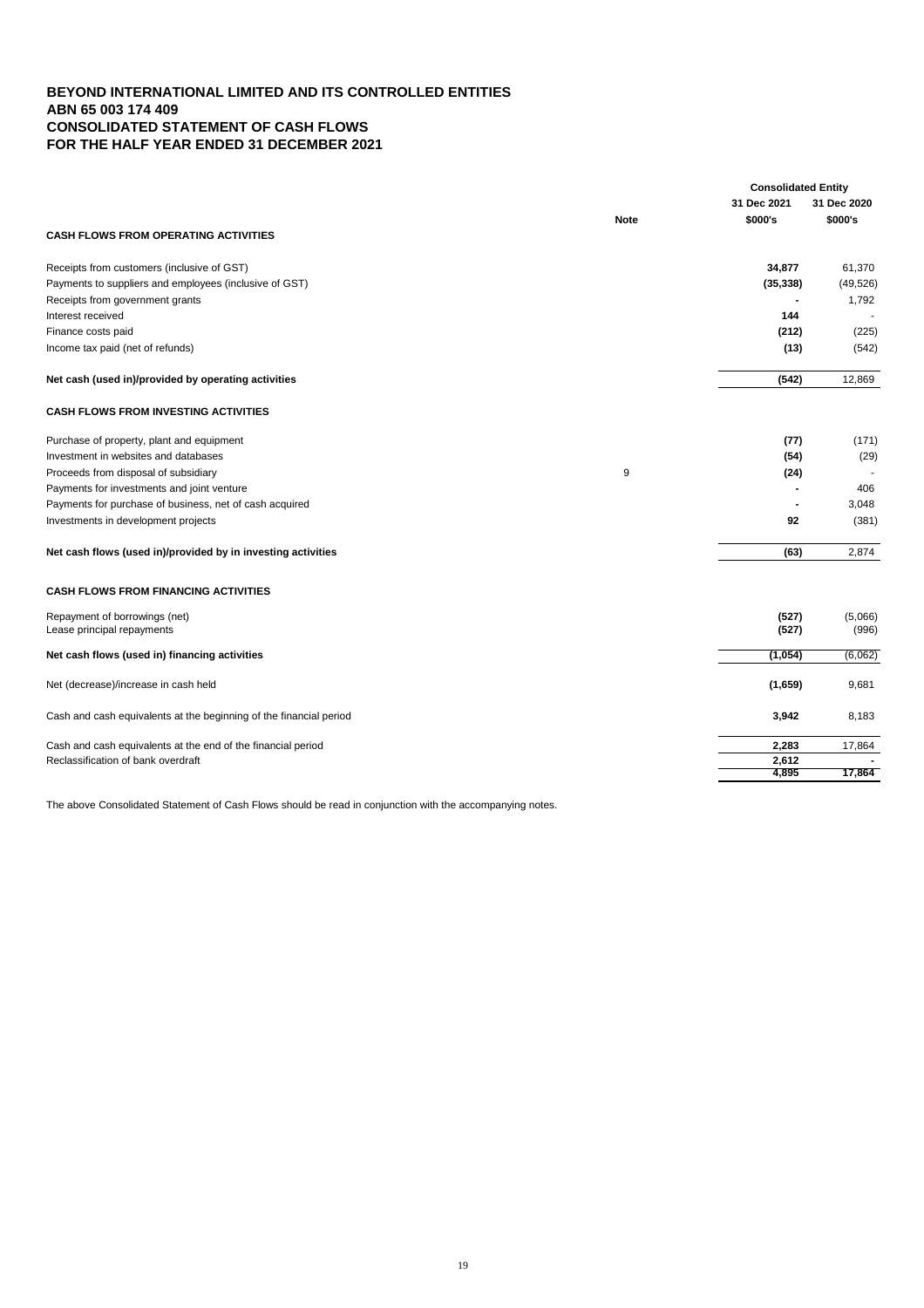#### **NOTE 1: CORPORATE INFORMATION**

#### **NOTE 2: BASIS OF PREPARATION**

#### *Rounding of amounts*

|                                | <b>Reported</b>      |                            | <b>Restatement</b>   |
|--------------------------------|----------------------|----------------------------|----------------------|
|                                | 30-Jun-21<br>\$000's | <b>Movement</b><br>\$000's | 30-Jun-21<br>\$000's |
| <b>Balance sheet (extract)</b> |                      |                            |                      |
| Trade and other receivables    | 30,545               | (1,241)                    | 29,304               |
| Trade and other payables       | 8,911                | (1,241)                    | 7,670                |

During the preparation of the financial statements for the current half year, a restatement between categories of current assets and current liabilities was peformed in order to correct an error in elimination of intercompany balances. The details of the restatement have been noted in the table below.

#### *Correction of error in intercompany balances elimination*

The financial report of Beyond International Limited and its controlled entities for the half-year ended 31 December 2021 was authorised for issue in accordance with a resolution of the directors on 24 February 2022.

Beyond International Limited is a company limited by shares, incorporated and domiciled in Australia whose shares are publicly traded on the Australian Securities Exchange.

The half-year financial report has been prepared in accordance with the Corporations Act 2001, applicable Accounting Standards, including AASB 134 'Interim Financial Reporting' and other mandatory professional reporting requirement, as appropriate for-profit oriented entities.

Accordingly, the directors are confident the Group will continue as a going concern and therefore the consolidated financial report has been prepared on a going concern basis.

The half-year financial report does not include notes of the type normally included in an annual financial report and therefore cannot be expected to provide as full an

#### *Significant changes in the current reporting period*

The same accounting policies and methods of computation have been followed in these half-year financial statements as compared with the most recent annual financial statements, unless otherwise stated.

The amounts contained in this report have been rounded to the nearest \$1,000 (where rounding is applicable) under the option available to the Company under ASIC Corporations (Rounding in the Financial/Director's Reports) Instruments 2016/191. The Company is an entity which the Legislative Instrument applies.

For the period ended 31 December 2021, the Group recorded EBITDA of \$4,021,000 (2020: \$4,180,000) with a profit after tax for the period of \$437,000 compared to \$1,038,000 in respect to the previous corresponding period. The Group also generated operating cash outflows of \$542,000(2020: cash inflows of \$12,869,000) and had cash reserves of \$2,283,000 as at 31 December 2021 (2020: \$17,864,000).

#### *Reclassification of comparatives*

There was no reclassification of comparatives done during the preparation of the financial statatements for the current half year .

There have been no significant changes in the current reporting period.

#### *Overview of operations*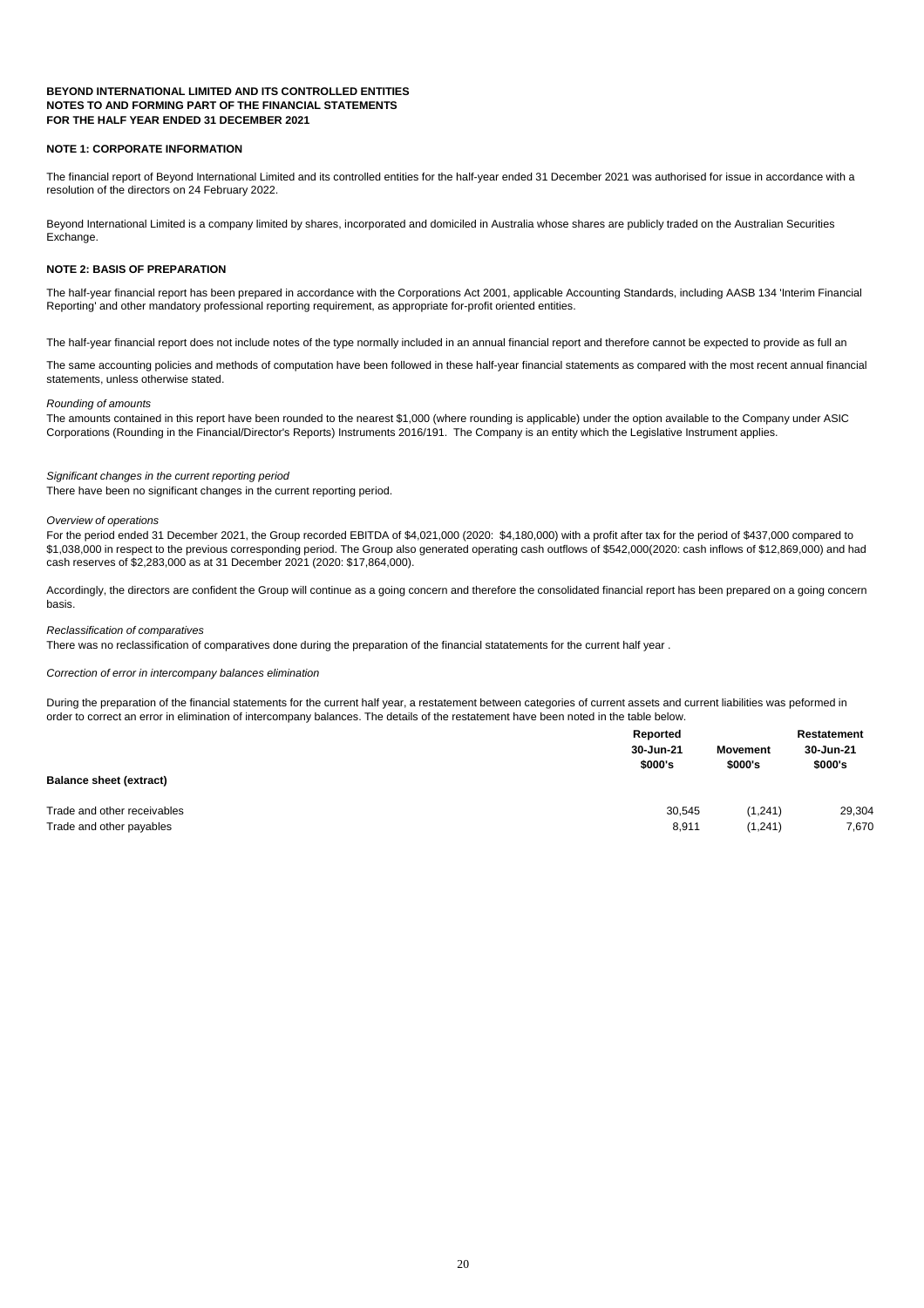#### **NOTE 3: Dividends paid**

|                                                   | 31 Dec 2021<br>\$000's | 30 Jun 2021<br>\$000's |
|---------------------------------------------------|------------------------|------------------------|
| <b>NOTE 4: Other assets</b>                       |                        |                        |
| <b>Current</b>                                    |                        |                        |
| Capitalised development costs                     | 4,331                  | 4,080                  |
| Less: deferred revenue                            | (2,005)                | (1, 553)               |
|                                                   | 2,326                  | 2,527                  |
| <b>Distribution advances</b>                      | 35,351                 | 35,125                 |
| Write down of distribution advances               | (20, 795)              | (20, 556)              |
|                                                   | 14,556                 | 14,569                 |
| Capitalised production costs                      | 1,683                  | 2,845                  |
| Prepayments and other assets                      | 737                    | 440                    |
|                                                   | 2,421                  | 3,285                  |
|                                                   | 19,303                 | 20,381                 |
| <b>Non-current</b>                                |                        |                        |
| Investments in Production and 3rd party copyright | 3,715                  | 3,951                  |
| Capitalised production costs                      | 4,149                  | 4,329                  |
|                                                   | 7,864                  | 8,280                  |
| <b>NOTE 5: Intangible assets</b>                  |                        |                        |
| Patents and licenses - at cost                    | 862                    | 862                    |
| Less: Accumulated amortisation and impairment     | (425)                  | (281)                  |
|                                                   | 438                    | 581                    |
| Websites and databases - at cost                  | 462                    | 408                    |
| Less: Accumulated amortisation and impairment     | (337)                  | (325)                  |
|                                                   | 125                    | 83                     |
| Goodwill - at cost                                | 3,470                  | 3,470                  |
| Less: Accumulated amortisation and impairment     | (3, 470)               | (3,470)                |
|                                                   |                        |                        |
|                                                   | 563                    | 664                    |

No dividend was paid in relation to half year ended 31 December 2021 (30 June 2021: no dividend was paid).

# 21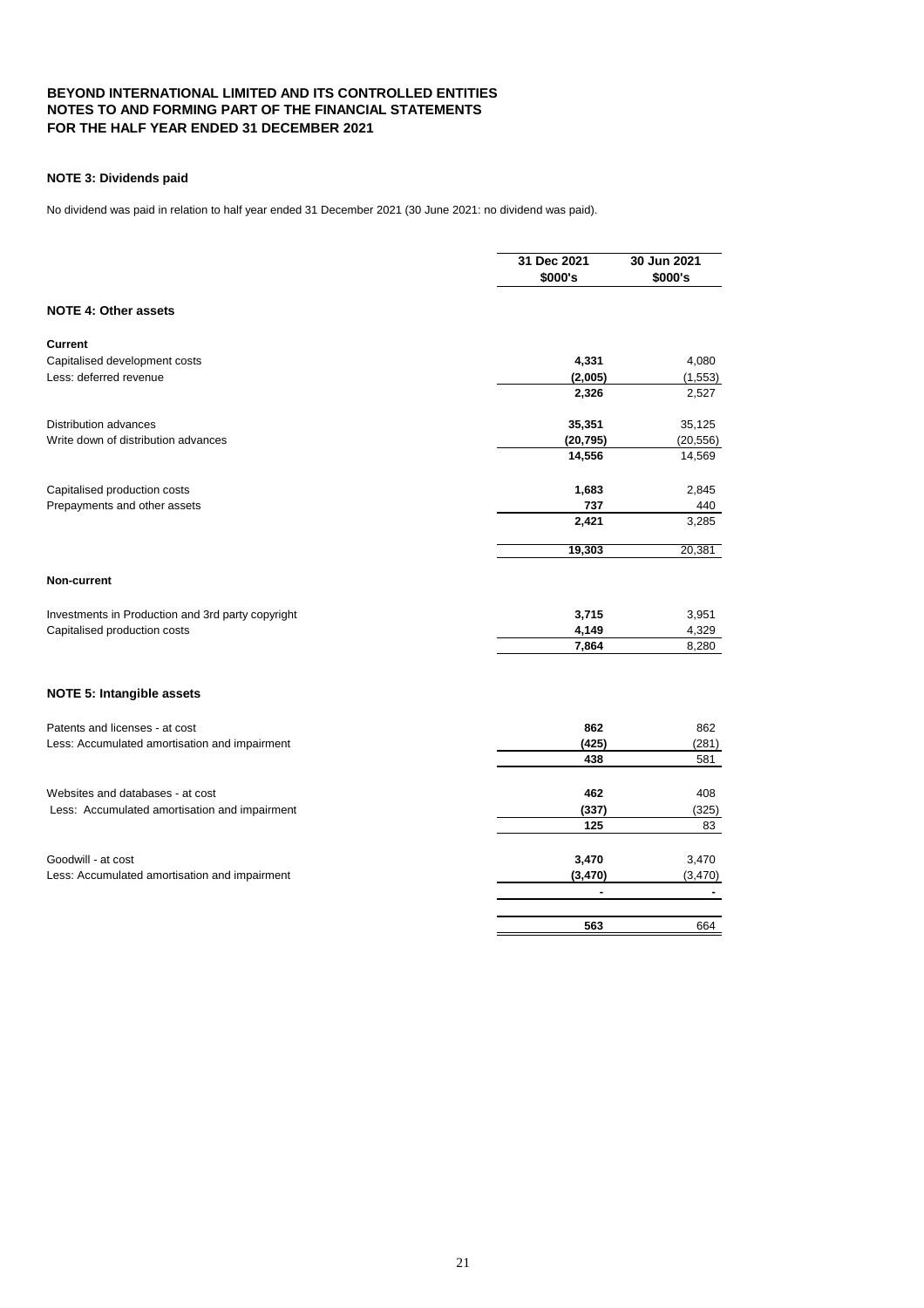|                                  | 31 Dec 2021<br>\$000's | 30 Jun 2021<br>\$000's |
|----------------------------------|------------------------|------------------------|
| <b>NOTE 6: Other liabilities</b> |                        |                        |
| <b>Current (unsecured)</b>       |                        |                        |
| Deferred revenue                 | 4,813                  | 5,619                  |
| GST payable                      | 145                    | 96                     |
| Producer share payable           | 24,327                 | 24,736                 |
| Other                            | 96                     | 95                     |
|                                  | 29,381                 | 30,546                 |
| <b>Non-current (unsecured)</b>   |                        |                        |
| Producer share payable           | 136                    | 66                     |
|                                  | 136                    | 66                     |

#### **NOTE 7: Financial assets and liabilities**

#### **Fair values of financial instruments not measured at fair value**

|                                | <b>Carrying Amount</b><br>\$'000 | <b>Fair Value</b><br>\$'000 |
|--------------------------------|----------------------------------|-----------------------------|
| <b>NON-CURRENT ASSETS</b>      |                                  |                             |
| Trade and other receivables    | 872                              | 830                         |
|                                | 872                              | 830                         |
|                                | <b>Carrying Amount</b><br>\$'000 | <b>Fair Value</b><br>\$'000 |
| <b>NON-CURRENT LIABILITIES</b> |                                  |                             |
| Other non-current liabilities  | 135                              | 129                         |
|                                | 135                              | 129                         |

#### **NOTE 8: Contingent assets and liabilities**

There has been no material change in contingent assets and liabilities since the last annual reporting date.

Due to their short-term nature, the carrying amounts of cash and cash equivalents, current receivables and current trade and other payables are assumed to approximate their fair value. A discount rate of 4.98% has been applied to all noncurrent trade and other receivables and other non-current liabilities to determine fair value.

As at 31 December 2021, the Group had no financial assets or liabilities held at fair value (30 June 2021: \$ nil ). The carrying amount of current trade receivables and trade and other payables are assumed to approximate their fair values due to their short-term nature.

The following financial instruments are not measured at fair value in the statement of financial position. These had the following fair values as at 31 December 2021:

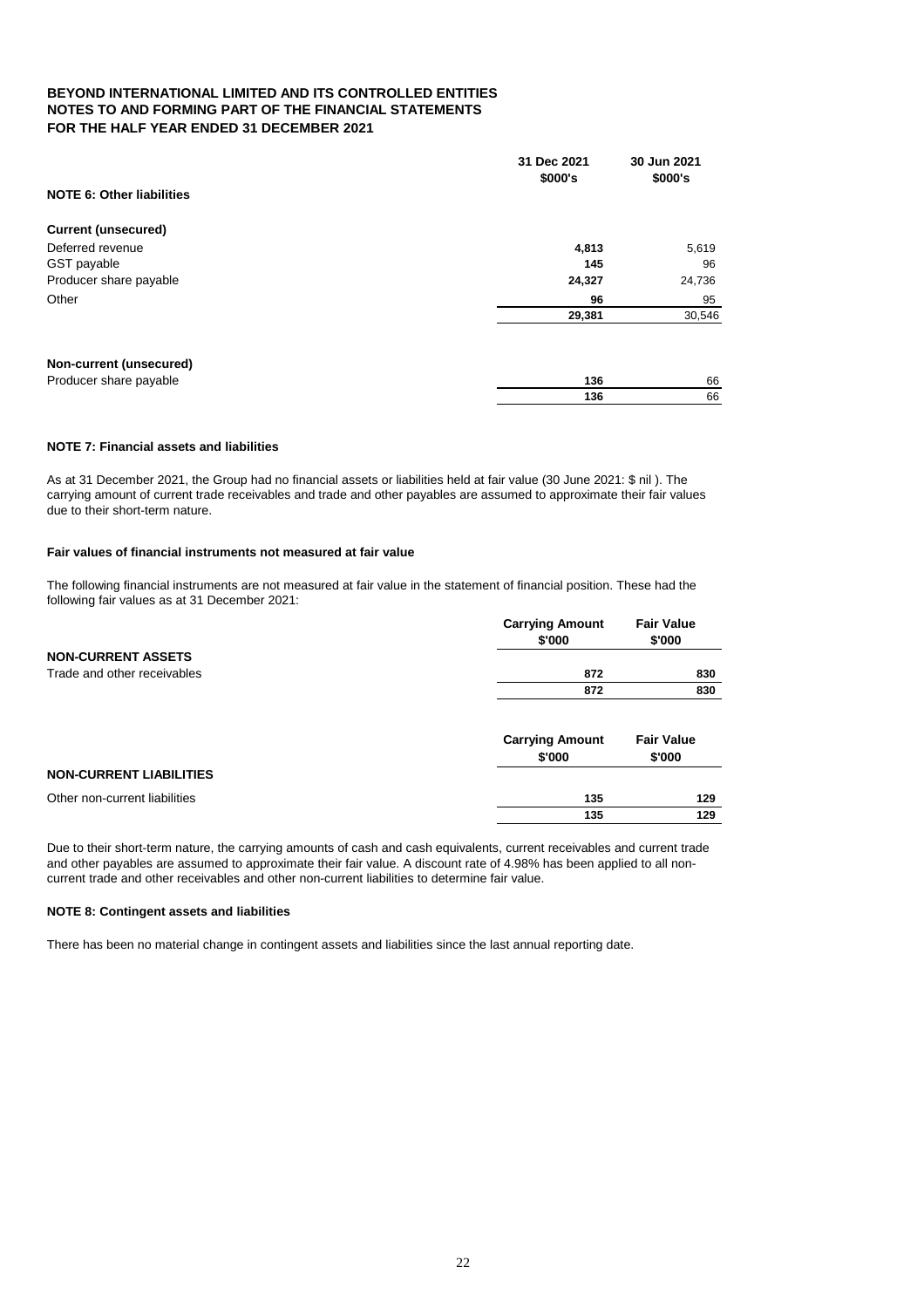#### **NOTE 9: Discontinued operations**

The post-tax loss on disposal of discontinued operations was determined as follows:

**31 Dec 2021**

|                                                       |             | \$000's     |
|-------------------------------------------------------|-------------|-------------|
| Cash consideration received                           |             | 50          |
| Other consideration                                   |             | 6           |
| Total consideration received (refer to (a) below)     |             | 56          |
| Cash disposed of                                      |             | (133)       |
| Net cash inflow on disposal of discontinued operation |             | (77)        |
| Net assets disposed (other than cash):                |             |             |
| Trade and other receivables                           |             | (1, 579)    |
| Other assets                                          |             | (20)        |
| Property plant and equipment                          |             | (12)        |
| Right-of-use assets                                   |             | (49)        |
| Deferred tax assets                                   |             | (481)       |
| Trade and other payables                              |             | 1,052       |
| Employee benefits                                     |             | 630         |
| Lease liabilities                                     |             | 61          |
|                                                       |             | (398)       |
| Pre-tax loss on disposal of discontinued operation    |             | (475)       |
| Related tax expense                                   |             |             |
| Loss on disposal of discontinued operation            |             | (475)       |
|                                                       | 31 Dec 2021 | 31 Dec 2020 |
|                                                       | \$000's     | \$000's     |
| <b>Result of discontinued operations</b>              |             |             |
| Revenue                                               | 2,746       | 2,225       |
| Other income                                          | 228         | 371         |
| Expenses other than finance costs                     | (3, 234)    | (3,037)     |
| Finance costs                                         | (2)         | (6)         |
| Tax (expense)/credit                                  |             | 80          |
| Loss on selling of discontinued operations after tax  | (475)       |             |
| Loss for the year                                     | (737)       | (367)       |

#### **Statement of cash flows**

The statement of cash flows includes the following amounts relating to discontinued operations:

| Operating activities                  | (18) | 19   |
|---------------------------------------|------|------|
| <b>Financing activities</b>           | (43) | (53) |
| Net cash from discontinued operations | (61) | (34) |

|                                        | 31 Dec 2021 |
|----------------------------------------|-------------|
| (a) Total consideration received       | \$000's     |
| Cash received                          | 50          |
| Settlement of pre-disposal balances    | (74)        |
| Net cash outflow- investing activities | (24)        |
| Deferred consideration *               | 80          |
| Total consideration                    | 56          |
|                                        |             |

\* Deferred consideration include 70% of 90 day debtors recouped and four, 6 monthly payments of \$125,000 each subject to Beyond D achieving certain revenue targets. The deferred consideration resulting from debtors was assesed at a fair value of \$80,000 whereas that from future revenues was considered to be nil at disposal.

On 29 November 2021 Beyond International Limited sold its 100% interest in Beyond D Pty Ltd and Beyond D (NZ) Limited which are the only operations presented as discontinued operations in the half year results. Beyond D Pty Ltd and Beyond D (NZ) Limited were classified as held for sale in June 2021.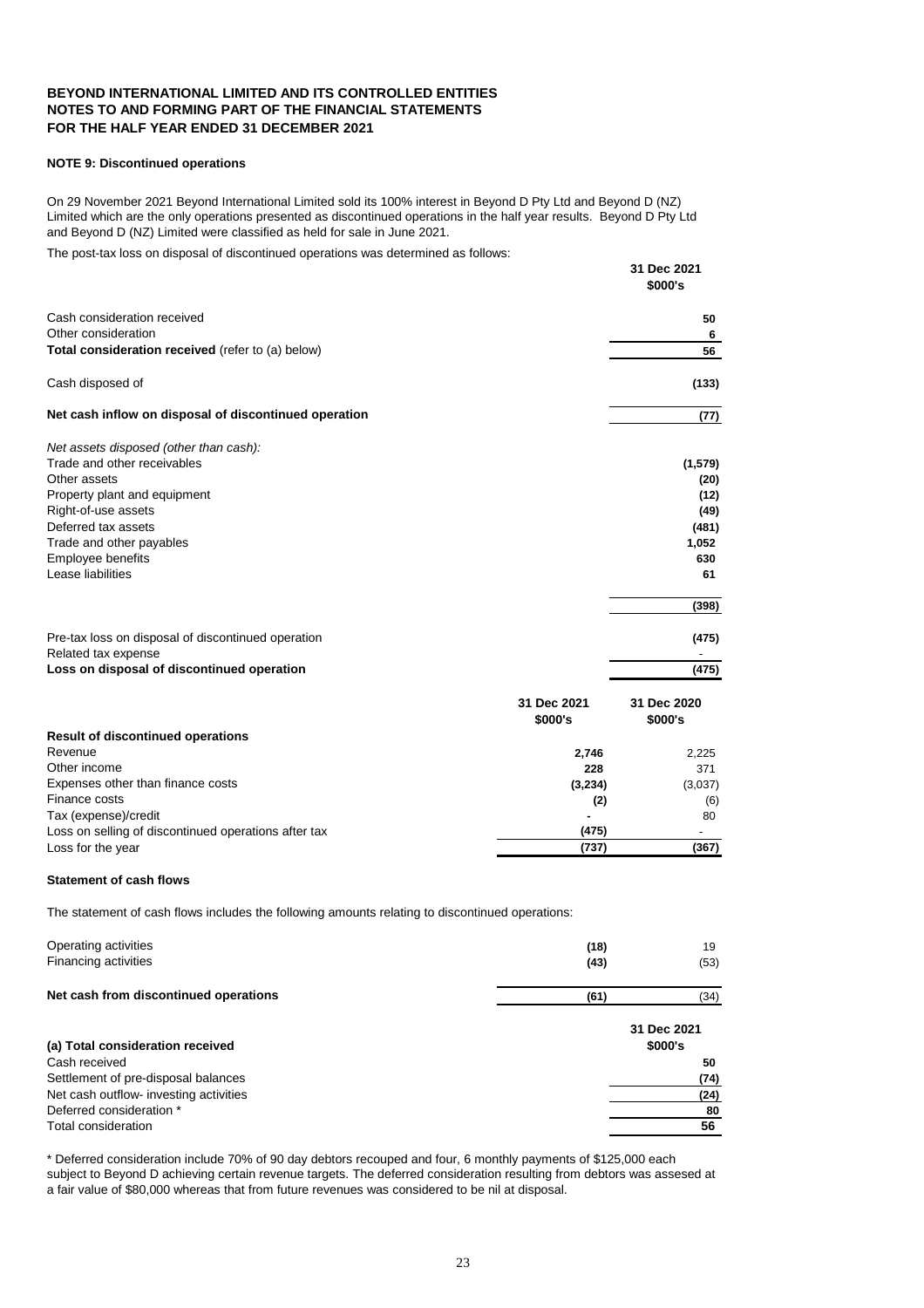#### **NOTE 10: Subsequent Events**

No other matter or circumstance has arisen since 31 December 2021 that has significantly affected, or may significantly affect the group's operations, the result of those operations, or the Group's state of affairs in future periods.

#### **NOTE 11: Segment Information**

Management has determined the operating segments based on the reports reviewed by the Board that are used to make strategic decisions. The Board considers the business on a global basis in the following four operating divisions:

#### *TV Production and Copyright*

Production of television programming and ownership of television product copyright.

#### *Film and Television Distribution*

International distribution of television programmes and feature films.

#### *Home Entertainment*

Distribution of DVDs Australia and New Zealand.

#### *Digital Marketing*

Online search optimisation, website creation, development and performance and online media sales within Australia and New Zealand. This segment has been discontinued (Note 9).

#### *Unallocated Corporate Expense*

Includes the parent entity, centralised administrative support services to the group comprising legal and business affairs, finance and human resources, in addition to internet development. None of these activities constitute a separately reportable business segment.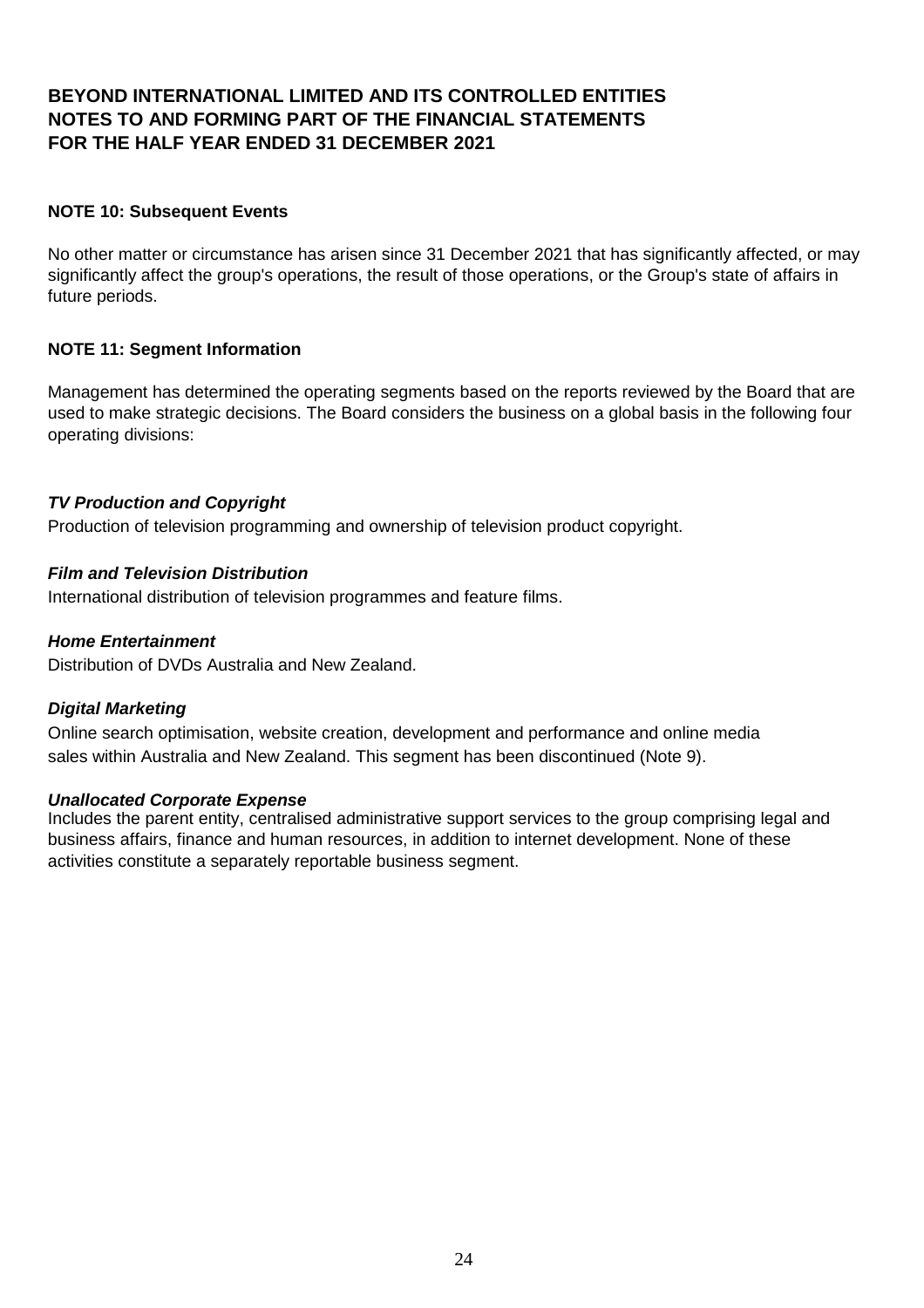**NOTE 11 - Segment information (Cont'd)**

|                                                                                     | <b>TV Production &amp;</b><br>Copyright |                 | <b>Film &amp; Television</b><br><b>Distribution</b> |                 | <b>Home Entertainment</b> |             | Digital Marketing* |                         | <b>Other &amp; Inter Segment</b><br><b>Eliminations</b> |                     | <b>Consolidation</b>      |                    |         |         |         |
|-------------------------------------------------------------------------------------|-----------------------------------------|-----------------|-----------------------------------------------------|-----------------|---------------------------|-------------|--------------------|-------------------------|---------------------------------------------------------|---------------------|---------------------------|--------------------|---------|---------|---------|
|                                                                                     | 31 Dec 2021                             | 31 Dec 2020     | 31 Dec 2021                                         | 31 Dec 2020     | 31 Dec 2021               | 31 Dec 2020 | 31 Dec 2021        | 31 Dec 2020 31 Dec 2021 |                                                         | 31 Dec 2020         | 31 Dec 2021               | 31 Dec 2020        |         |         |         |
|                                                                                     | \$000's                                 |                 |                                                     |                 | \$000's                   | \$000's     | \$000's            | \$000's                 | \$000's                                                 | \$000's             | \$000's                   | \$000's            | \$000's | \$000's | \$000's |
| <b>REVENUE</b>                                                                      |                                         |                 |                                                     |                 |                           |             |                    |                         |                                                         |                     |                           |                    |         |         |         |
| External revenues excluding fx, interest                                            | 11,002                                  | 26,683          | 23,131                                              | 25,489          | 30                        | 257         | 2,746              | 2,225                   | $\overline{\phantom{a}}$                                |                     | 36,909                    | 54,654             |         |         |         |
| Other income                                                                        | 404                                     | 819             | $\blacksquare$                                      | 77              |                           | 78          | 228                | 372                     |                                                         | 329                 | 632                       | 1,674              |         |         |         |
| Other segments                                                                      | 1,084                                   | 2,231           | $\sim$                                              | $\sim$          | $\blacksquare$            | $\sim$      | $\sim$             | $\sim$                  | (1,084)                                                 | (2, 231)            | $\sim$                    | $\sim$             |         |         |         |
| Total revenue                                                                       | 12,490                                  | 29,733          | 23,131                                              | 25,566          | 31                        | 335         | 2,974              | 2,597                   | (1,084)                                                 | (1,902)             | 37,541                    | 56,328             |         |         |         |
| Result before fx, interest and depreciation, amortisation and write-down            | 1,451                                   | 3,330           | 4,233                                               | 3,435           | 31                        | 90          | (533)              | (394)                   | (2, 157)                                                | (2,003)             | 3,024                     | 4,457              |         |         |         |
| Depreciation, amortisation and write-down of content assets<br>Impairment of assets | (1,062)<br>$\sim$                       | (845)<br>$\sim$ | (176)<br>$\sim$                                     | (617)<br>$\sim$ | $\blacksquare$            | $\sim$      | (39)<br>$\sim$     | (46)                    | (714)<br>$\blacksquare$                                 | (814)<br>$\sim$ $-$ | (1,990)<br>$\blacksquare$ | (2, 322)<br>$\sim$ |         |         |         |
| Result before interest & fx                                                         | 389                                     | 2,485           | 4,057                                               | 2,818           | 32                        | 90          | (572)              | (440)                   | (2,871)                                                 | (2, 817)            | 1,034                     | 2,135              |         |         |         |
| Net interest expense                                                                |                                         |                 |                                                     |                 |                           |             |                    |                         |                                                         |                     | (71)                      | (224)              |         |         |         |
| Foreign exchange gain / (loss)                                                      |                                         |                 |                                                     |                 |                           |             |                    |                         |                                                         |                     | 165                       | (672)              |         |         |         |
| Profit/(loss) before income tax                                                     |                                         |                 |                                                     |                 |                           |             |                    |                         |                                                         |                     | 1,128                     | 1,239              |         |         |         |
| Income tax expense                                                                  |                                         |                 |                                                     |                 |                           |             |                    |                         |                                                         |                     | (691)                     | (201)              |         |         |         |
| Profit/(loss) after income tax                                                      |                                         |                 |                                                     |                 |                           |             |                    |                         |                                                         |                     | 437                       | 1,038              |         |         |         |
| Non-controlling interest portion of the loss                                        |                                         |                 |                                                     |                 |                           |             |                    |                         |                                                         |                     | (23)                      | 68                 |         |         |         |
| Profit/(loss) for the year                                                          |                                         |                 |                                                     |                 |                           |             |                    |                         |                                                         |                     | 414                       | 1,106              |         |         |         |

|                                                                                   | TV Production &<br>Copyright      |                                    | <b>Film &amp; Television</b><br><b>Distribution</b> |                                 | <b>Home Entertainment</b>        |                                    | Digital Marketing*               |                                    | <b>Other &amp; Inter Segment</b><br><b>Eliminations</b> |                                                | <b>Consolidation</b>              |                                    |
|-----------------------------------------------------------------------------------|-----------------------------------|------------------------------------|-----------------------------------------------------|---------------------------------|----------------------------------|------------------------------------|----------------------------------|------------------------------------|---------------------------------------------------------|------------------------------------------------|-----------------------------------|------------------------------------|
|                                                                                   | 31 Dec 2021<br>\$000's            | 31 Dec 2020<br>\$000's             | 31 Dec 2021<br>\$000's                              | 31 Dec 2020<br>\$000's          | 31 Dec 2021<br>\$000's           | 31 Dec 2020 31 Dec 2021<br>\$000's | \$000's                          | 31 Dec 2020 31 Dec 2021<br>\$000's | \$000's                                                 | 31 Dec 2020<br>\$000's                         | 31 Dec 2021<br>\$000's            | 31 Dec 2020<br>\$000's             |
|                                                                                   |                                   |                                    |                                                     |                                 |                                  |                                    |                                  |                                    |                                                         |                                                |                                   |                                    |
| <b>Geographical Regions</b>                                                       |                                   |                                    |                                                     |                                 |                                  |                                    |                                  |                                    |                                                         |                                                |                                   |                                    |
| <b>Australia</b><br><b>North America</b><br><b>Europe</b><br><b>Rest of World</b> | 3,777<br>7,120<br>1,593<br>$\sim$ | 6,795<br>16,038<br>6,900<br>$\sim$ | 3,476<br>9,569<br>6,140<br>3,946                    | 507<br>8,363<br>15,503<br>1,193 | 30<br>$\sim$<br>$\sim$<br>$\sim$ | 301<br>$\sim$<br>$\sim$<br>34      | 2,016<br>$\sim$<br>$\sim$<br>958 | 1,632<br>$\sim$<br>$\sim$<br>965   | $\sim$<br>(1,084)<br>$\sim$                             | (1,021)<br>$\sim$<br>(881)<br>$\sim$ 100 $\pm$ | 9,299<br>16,689<br>6,649<br>4,904 | 8,213<br>24,401<br>21,522<br>2,192 |
|                                                                                   | 12,490                            | 29,733                             | 23,131                                              | 25,566                          | 30                               | 335                                | 2,974                            | 2,597                              | (1,084)                                                 | (1,902)                                        | 37,541                            | 56,328                             |
| <b>Timing of Revenue Recognition</b>                                              |                                   |                                    |                                                     |                                 |                                  |                                    |                                  |                                    |                                                         |                                                |                                   |                                    |
| Goods transferred at a point in time<br>Services transferred over time            | $\blacksquare$<br>12,490          | $\sim$<br>29,733                   | 23,131<br>$\sim$                                    | 25,566<br>$\sim$                | 30                               | 335<br>$\sim$                      | $\sim$<br>2,974                  | $\sim$<br>2,597                    | $\sim$<br>(1,084)                                       | $\sim$<br>(1,902)                              | 23,161<br>14,380                  | 25,901<br>30,427                   |
|                                                                                   | 12,490                            | 29,733                             | 23,131                                              | $\sim$<br>25,566                | 30                               | 335                                | 2,974                            | 2,597                              | (1,084)                                                 | (1,902)                                        | 37,541                            | 56,328                             |

\* This segment has been discontinued (Note 9)

25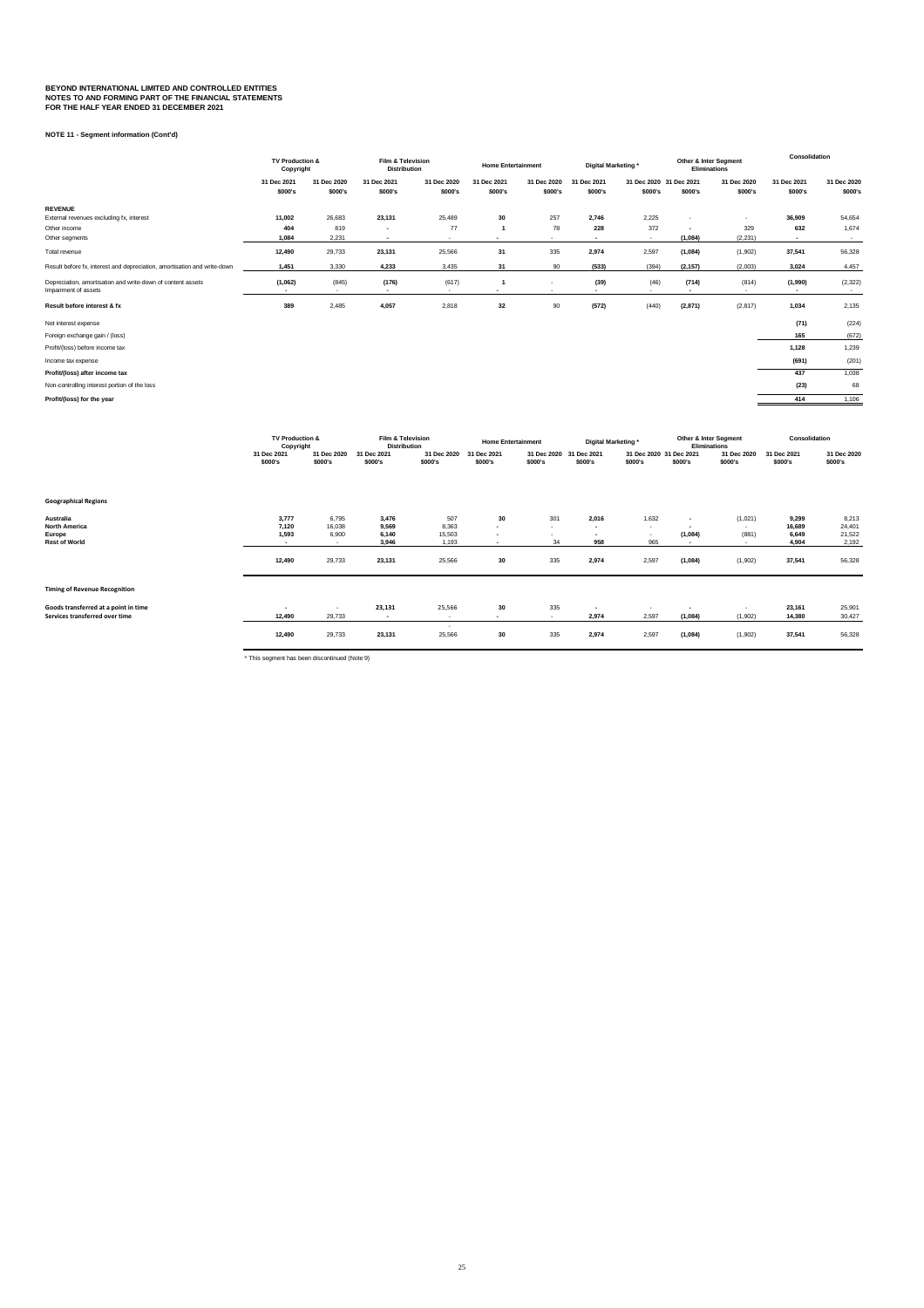# **BEYOND INTERNATIONAL LIMITED AND ITS CONTROLLED ENTITIES DIRECTORS' DECLARATION**

In accordance with a resolution of the directors of Beyond International Limited, we state that:

In the opinion of the directors:

- (a) the accompanying financial statements and notes of the consolidated entity as set out on pages 16 to 25 are in accordance with the Corporations Act 2001 and;
	- (i) give a true and fair view of the financial position at 31 December 2021 and the performance for the half-year ended on that date of the consolidated entity; and
	- (ii) comply with Australian Accounting Standard AASB 134 "Interim Financial Reporting" and the Corporations Regulations 2001; and
- (b) there are reasonable grounds to believe that the consolidated entity will be able to pay its debts as and when they become due and payable.

On behalf of the Board

Mikael R/

Mikael Borglund Managing Director

28 February 2022 Sydney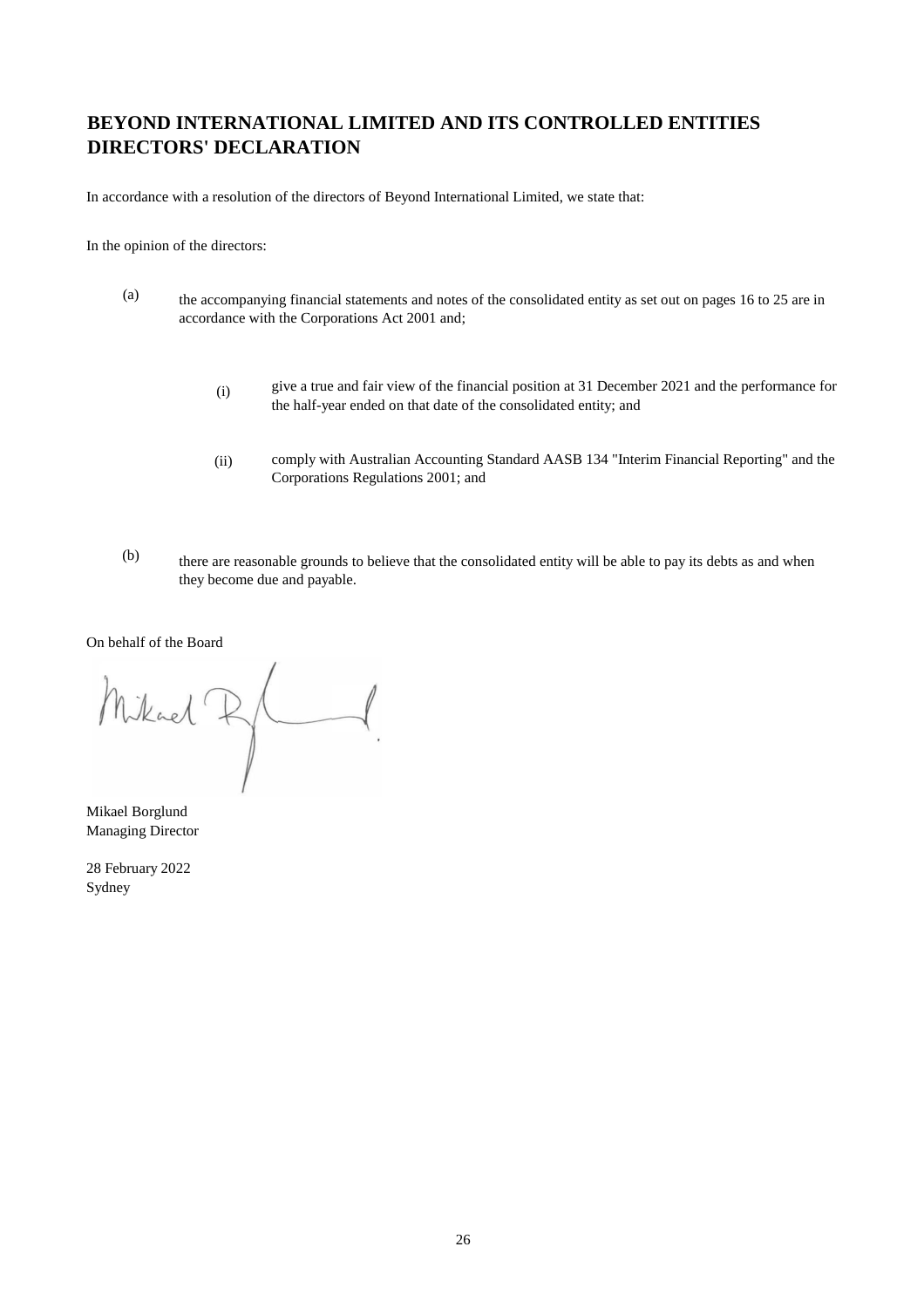

Level 11, 1 Margaret St Sydney NSW 2000 Australia

#### **INDEPENDENT AUDITOR'S REVIEW REPORT**

To the members of Beyond International Limited

#### **Report on the Half-Year Financial Report**

#### **Conclusion**

We have reviewed the half-year financial report of Beyond International Limited (the Company) and its subsidiaries (the Group), which comprises the consolidated statement of financial position as at 31 December 2021, the consolidated statement of profit or loss and other comprehensive income, the consolidated statement of changes in equity and the consolidated statement of cash flows for the halfyear ended on that date, a summary of statement of accounting policies and other explanatory information, and the directors' declaration.

Based on our review, which is not an audit, we have not become aware of any matter that makes us believe that the accompanying half-year financial report of the Group does not comply with the *Corporations Act 2001* including:

- (i) Giving a true and fair view of the Group's financial position as at 31 December 2021 and of its financial performance for the half-year ended on that date; and
- (ii) Complying with Accounting Standard AASB 134 *Interim Financial Reporting* and the *Corporations Regulations 2001.*

#### **Basis for conclusion**

We conducted our review in accordance with ASRE 2410 *Review of a Financial Report Performed by the Independent Auditor of the Entity*. Our responsibilities are further described in the *Auditor's Responsibilities for the Review of the Financial Report* section of our report. We are independent of the Company in accordance with the auditor independence requirements of the *Corporations Act 2001* and the ethical requirements of the Accounting Professional and Ethical Standards Board's APES 110 *Code of Ethics for Professional Accountants (including Independence Standards)* (the Code) that are relevant to the audit of the annual financial report in Australia. We have also fulfilled our other ethical responsibilities in accordance with the Code.

We confirm that the independence declaration required by the *Corporations Act 2001* which has been given to the directors of the Company, would be the same terms if given to the directors as at the time of this auditor's review report.

#### **Responsibility of the directors for the financial report**

The directors of the Company are responsible for the preparation of the half-year financial report that gives a true and fair view in accordance with Australian Accounting Standards and the *Corporations Act 2001* and for such internal control as the directors determine is necessary to enable the preparation of the half-year financial report that gives a true and fair view and is free from material misstatement, whether due to fraud or error.